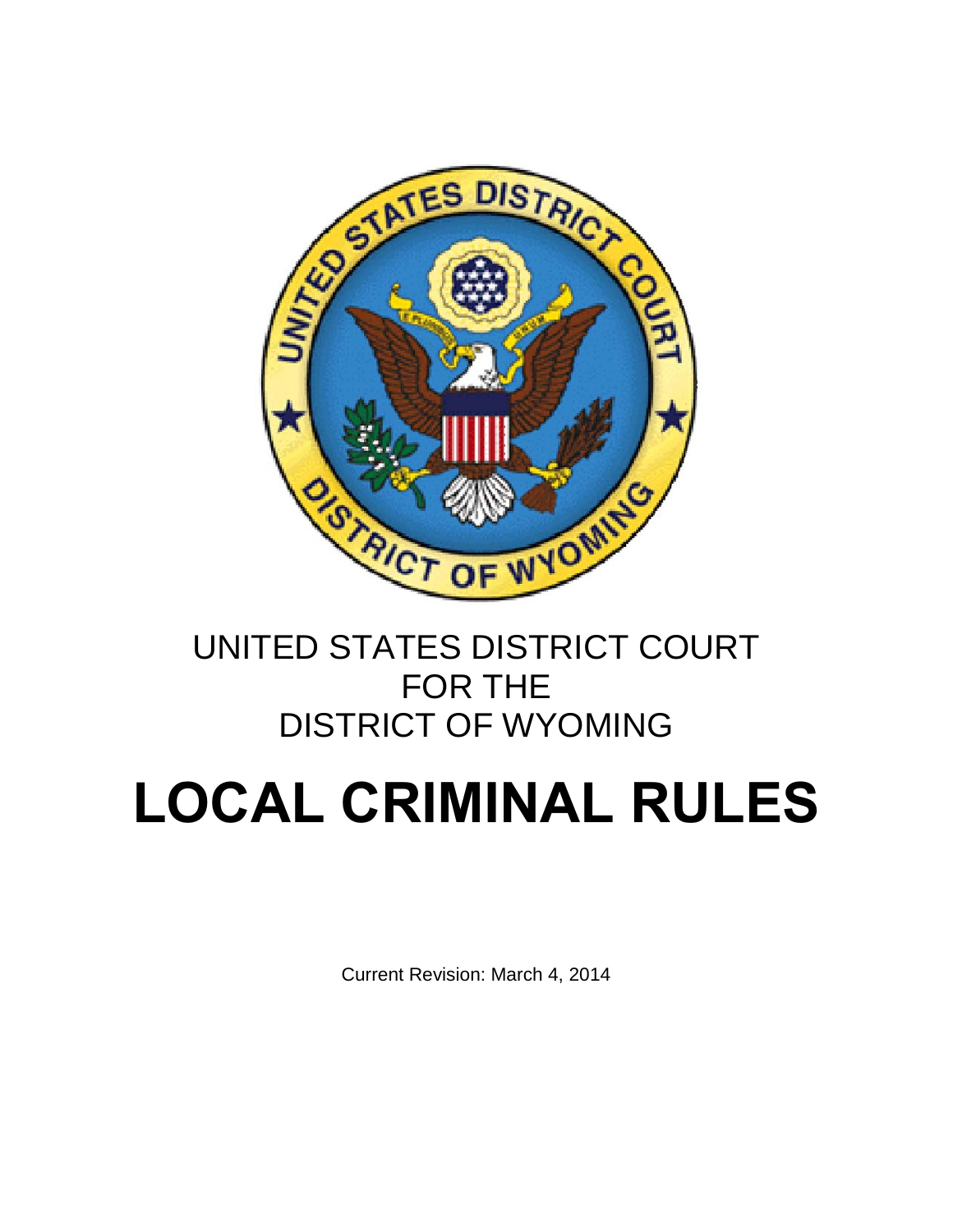### TABLE OF CONTENTS

| $\mathbf{I}$  |                                                     |                                                        |  |  |  |  |
|---------------|-----------------------------------------------------|--------------------------------------------------------|--|--|--|--|
|               | <b>RULE 1.1</b><br>(a)<br>(b)<br>(c)<br>(d)         |                                                        |  |  |  |  |
|               | <b>RULE 1.2</b>                                     |                                                        |  |  |  |  |
|               | <b>RULE 1.3</b>                                     | CURRENT LOCAL RULES AND FORMS3                         |  |  |  |  |
| $\mathbf{II}$ |                                                     |                                                        |  |  |  |  |
|               | <b>RULE 5.1</b>                                     | MAXIMUM AND MINIMUM PENALTIES AND RESTITUTION          |  |  |  |  |
| III           |                                                     | THE GRAND JURY, THE INDICTMENT, AND THE INFORMATION. 5 |  |  |  |  |
|               | <b>RULE 7.1</b>                                     |                                                        |  |  |  |  |
| IV            |                                                     |                                                        |  |  |  |  |
|               | RULE 10                                             |                                                        |  |  |  |  |
| VI            |                                                     |                                                        |  |  |  |  |
|               | <b>RULE 23.1</b><br>(a)<br>(b)                      |                                                        |  |  |  |  |
|               | <b>RULE 24.1</b><br>(a)<br>(b)<br>(c)<br>(d)<br>(e) | COMMUNICATIONS WITH TRIAL JURORS. 8                    |  |  |  |  |
|               | <b>RULE 30.1</b>                                    | PROPOSED VOIR DIRE, INSTRUCTIONS AND VERDICT           |  |  |  |  |
| VII           | POST CONVICTION PROCEDURES<br>10                    |                                                        |  |  |  |  |
|               | <b>RULE 32.1</b><br>(a)<br>(b)<br>(c)<br>(d)        | PRESENTENCE AND POSTSENTENCE INVESTIGATION<br>10       |  |  |  |  |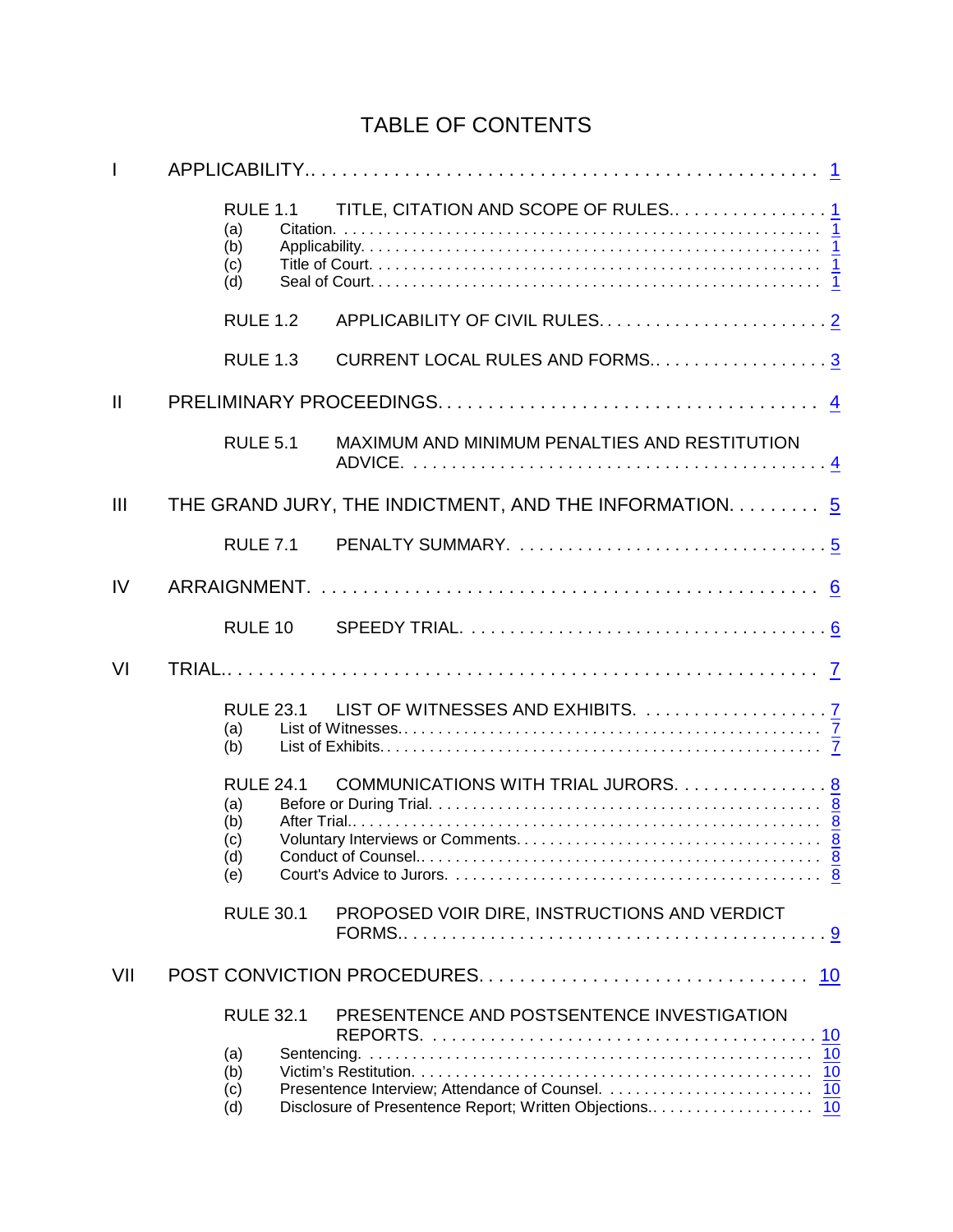|      | (e)<br>(f)<br>(g)<br>(h)<br>Court Determination of Disputed Issues; Failure to Resolve Objections. 11<br>(i)<br>(i)<br>(k) |    |
|------|----------------------------------------------------------------------------------------------------------------------------|----|
| VIII |                                                                                                                            |    |
|      | <b>Rule 41.1</b><br>SEALING OF SEARCH WARRANT 12<br>(a)                                                                    |    |
| IX   |                                                                                                                            |    |
|      | DUTIES AND RESPONSIBILITIES OF APPOINTED COUNSEL<br><b>RULE 44.1</b><br>(a)<br>(b)<br>(c)                                  |    |
|      | (d)<br>Appointment of and Authority to Pay Court Appointed Counsel (CJA Form 20)<br>(e)                                    |    |
|      | <b>RULE 47.1</b><br>(a)<br>(b)<br>(c)                                                                                      |    |
|      | <b>RULE 49.1</b><br>(a)<br>(b)<br>(c)                                                                                      |    |
|      | <b>RULE 49.2</b><br>(a)<br>(b)<br>(c)                                                                                      | 17 |
|      | RULE 49.1.1 EXCLUSION OF CERTAIN PERSONAL DATA FROM FILINGS                                                                |    |
|      | RULE 49.1.2 EXCLUSION OF CERTAIN PERSONAL DATA FROM                                                                        |    |
|      | <b>RULE 53.1</b><br>(a)<br>(b)<br>(c)                                                                                      |    |
|      | <b>RULE 55.1</b><br>(a)<br>(b)                                                                                             |    |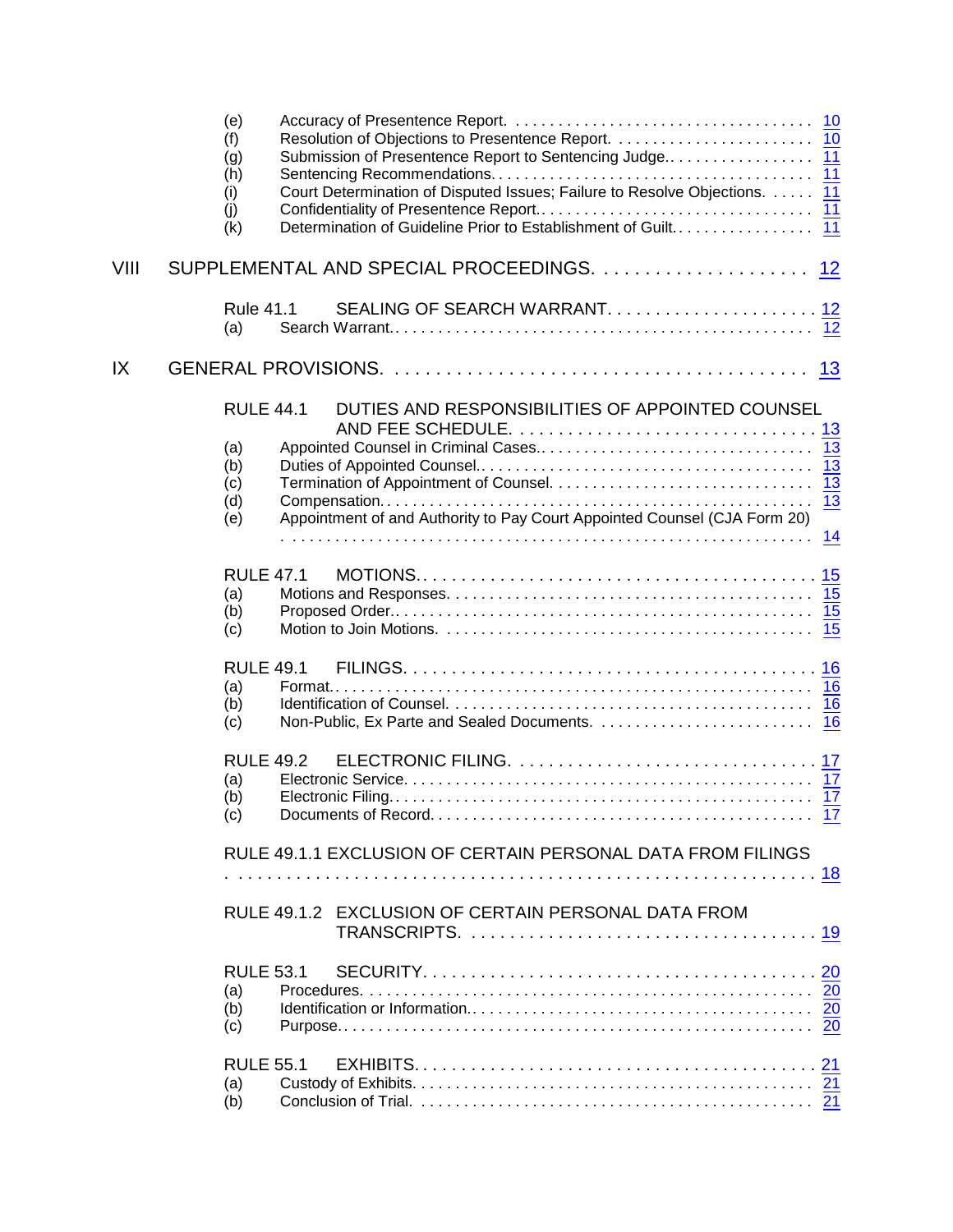| (c)                                                                            |                                                                                                        |  |
|--------------------------------------------------------------------------------|--------------------------------------------------------------------------------------------------------|--|
| <b>RULE 57.1</b><br>(a)                                                        |                                                                                                        |  |
| <b>RULE 58.1</b>                                                               | APPEAL FROM JUDGMENT OF CONVICTION BY A<br><b>MAGISTRATE JUDGE</b>                                     |  |
| <b>RULE 58.2</b>                                                               | PETTY OFFENSE FORFEITURE OF COLLATERAL IN LIEU OF                                                      |  |
| <b>RULE 59.1</b>                                                               | DUTIES OF MAGISTRATE JUDGES 25                                                                         |  |
| <b>RULE 61.1</b><br>(a)<br>(b)<br>(c)                                          |                                                                                                        |  |
| <b>RULE 61.2</b><br>(a)<br>(b)                                                 | APPEARANCES AND WITHDRAWALS 27                                                                         |  |
| <b>RULE 61.3</b><br>(a)<br>(b)<br>(c)<br>(d)<br>(e)<br>(f)<br><b>RULE 61.4</b> | RELEASE OF INFORMATION BY ATTORNEYS IN CRIMINAL<br>JURY SELECTION PLAN, CRIMINAL JUSTICE ACT PLAN, AND |  |
|                                                                                | PLAN FOR PROMPT DISPOSITION OF CRIMINAL CASES30                                                        |  |
|                                                                                |                                                                                                        |  |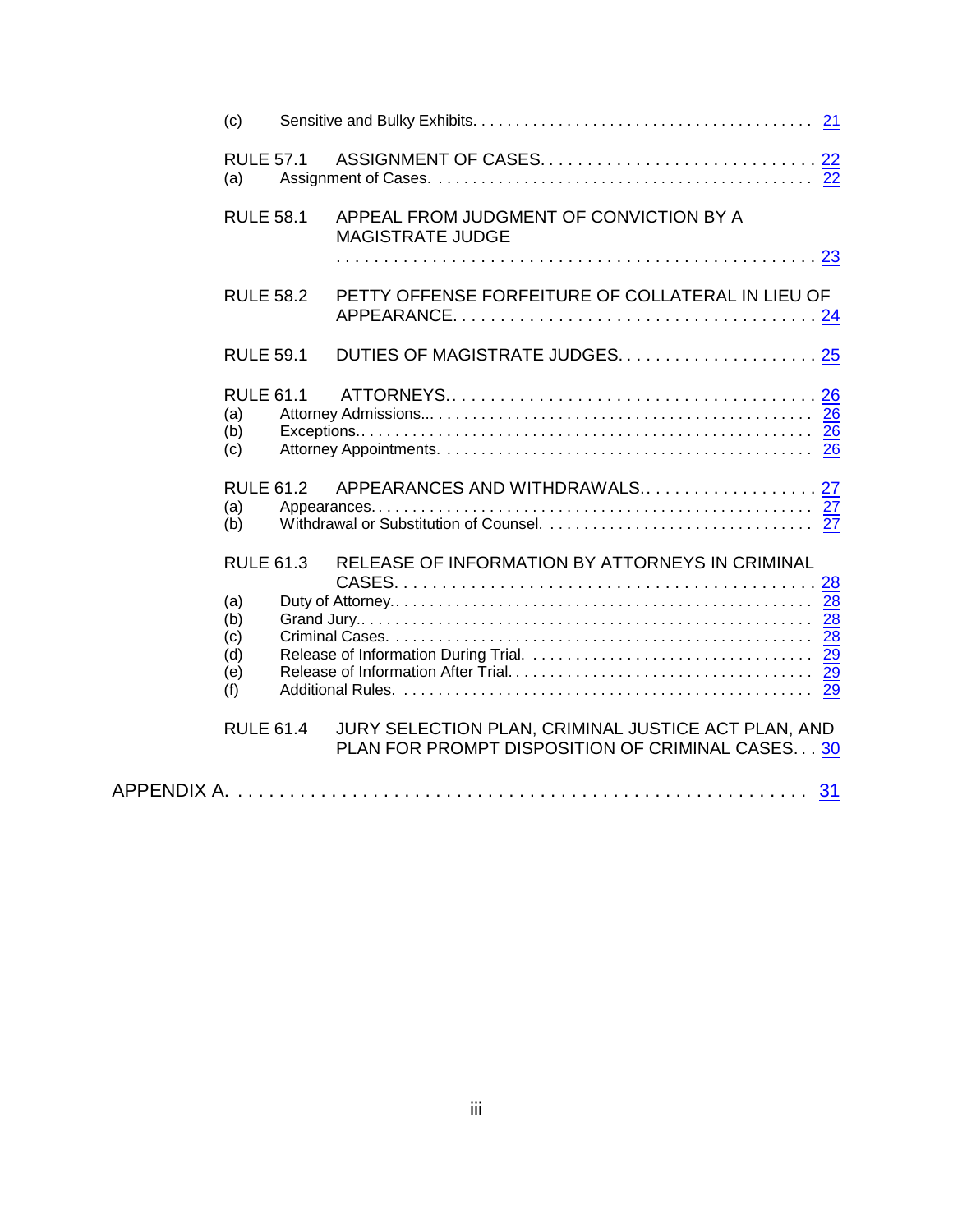#### <span id="page-4-0"></span>**I APPLICABILITY**

#### <span id="page-4-2"></span><span id="page-4-1"></span>RULE 1.1 TITLE, CITATION AND SCOPE OF RULES

(a) Citation. These Rules shall be known as the Local Criminal Rules of the United States District Court for the District of Wyoming. They may be cited as "U.S.D.C.L.Cr.R."

<span id="page-4-3"></span>(b) Applicability. Unless otherwise ordered by the Court or presiding judge, these Rules shall apply in all proceedings in criminal and juvenile actions.

<span id="page-4-4"></span>(c) Title of Court. This Court is known as the "United States District Court for the District of Wyoming."

<span id="page-4-5"></span>(d) Seal of Court. The Seal shall contain the words "United States District Court District of Wyoming" in a circular design with an eagle in the center thereof.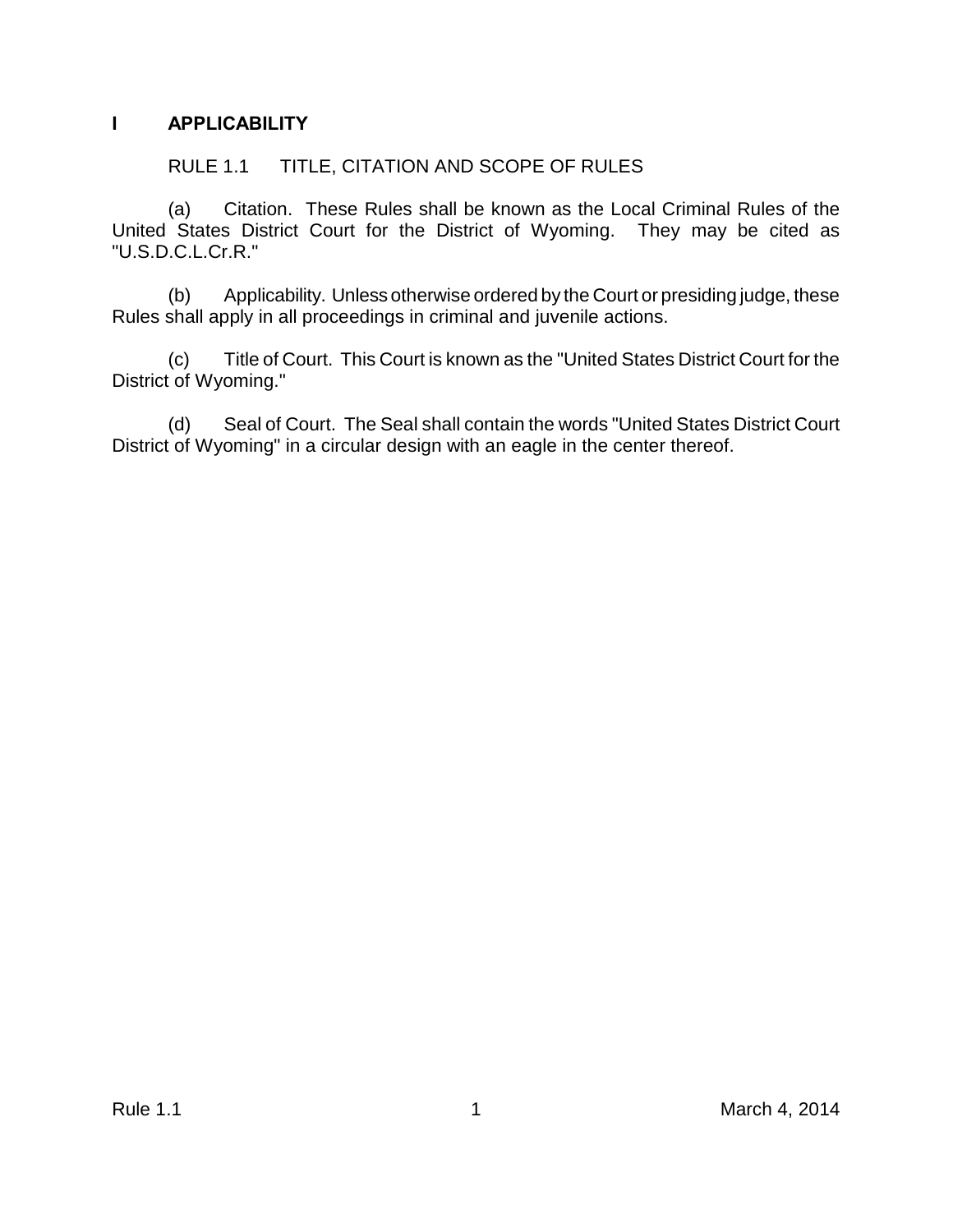#### <span id="page-5-0"></span>RULE 1.2 APPLICABILITY OF CIVIL RULES

When appropriate in a criminal context, the Local Rules of Civil Procedure may also apply to criminal cases.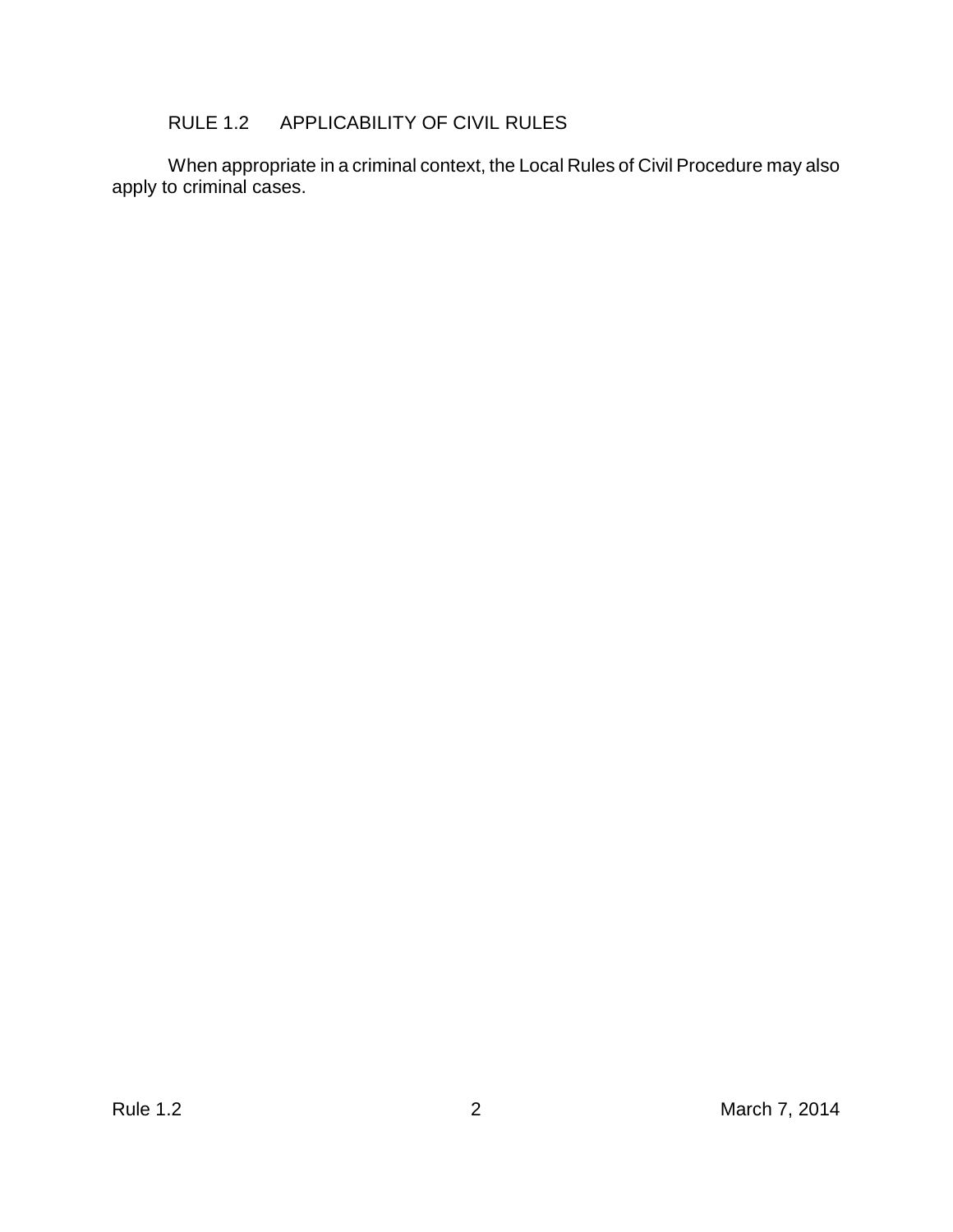#### <span id="page-6-0"></span>RULE 1.3 CURRENT LOCAL RULES AND FORMS

The local rules may be modified in accordance with the provisions of Rule 57 of the Federal Rules of Criminal Procedure. The current version of the local rules and forms is available at the Court's website at<http://www.wyd.uscourts.gov/htmlpages/forms.html>.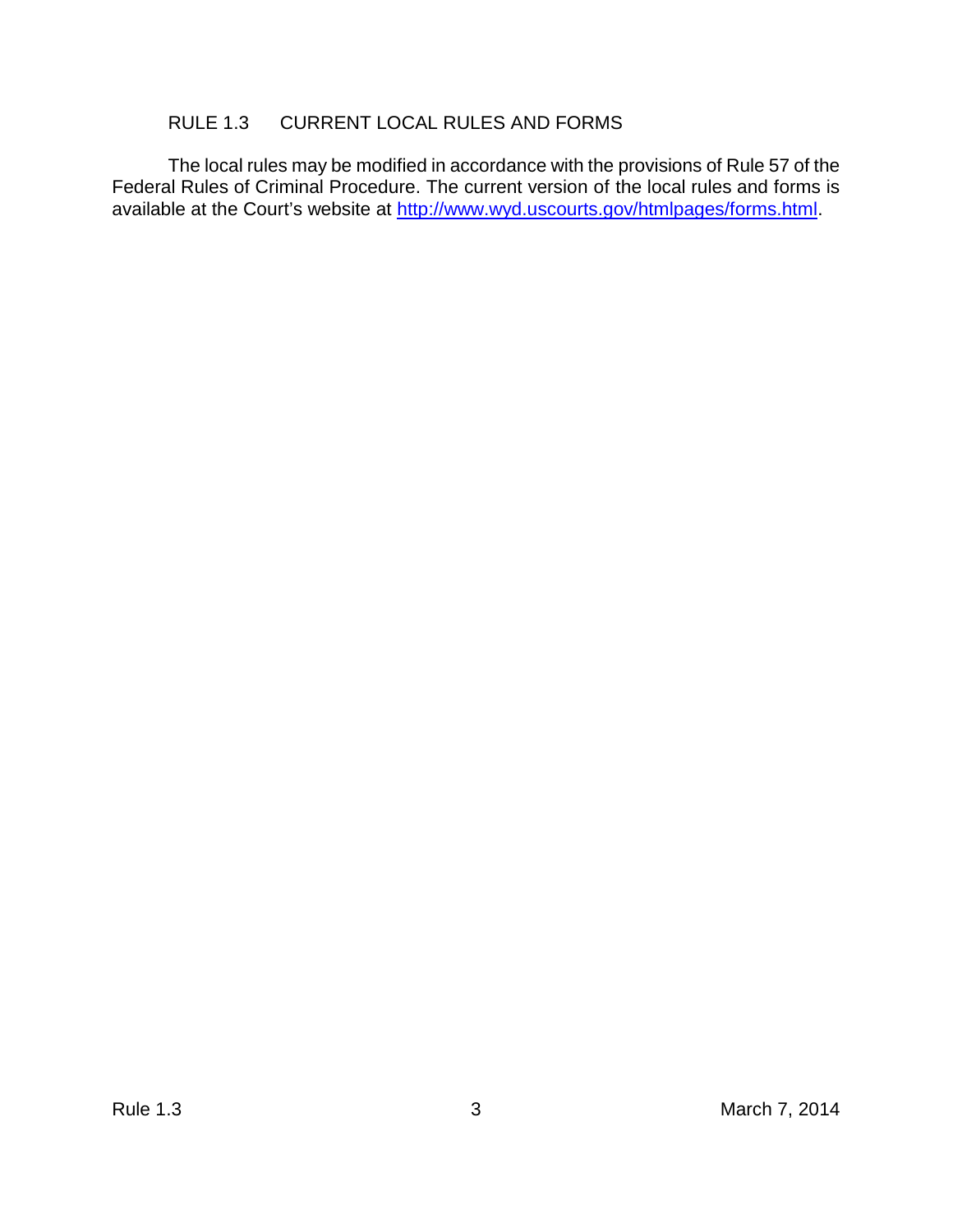#### <span id="page-7-0"></span>**II PRELIMINARY PROCEEDINGS**

#### <span id="page-7-1"></span>RULE 5.1 MAXIMUM AND MINIMUM PENALTIES AND RESTITUTION ADVICE

At the time of initial appearance and arraignment before a judicial officer in connection with the filing of an information or indictment, the United States Attorney or an assistant shall advise the judicial officer of his or her determination of the maximum possible penalty provided by law in connection with each charge, any mandatory minimum penalty required by law, including mandatory terms of supervised release, and, if available, the anticipated dollar amount of restitution. This information shall also be provided prior to any hearing on a violation from the Central Violations Bureau.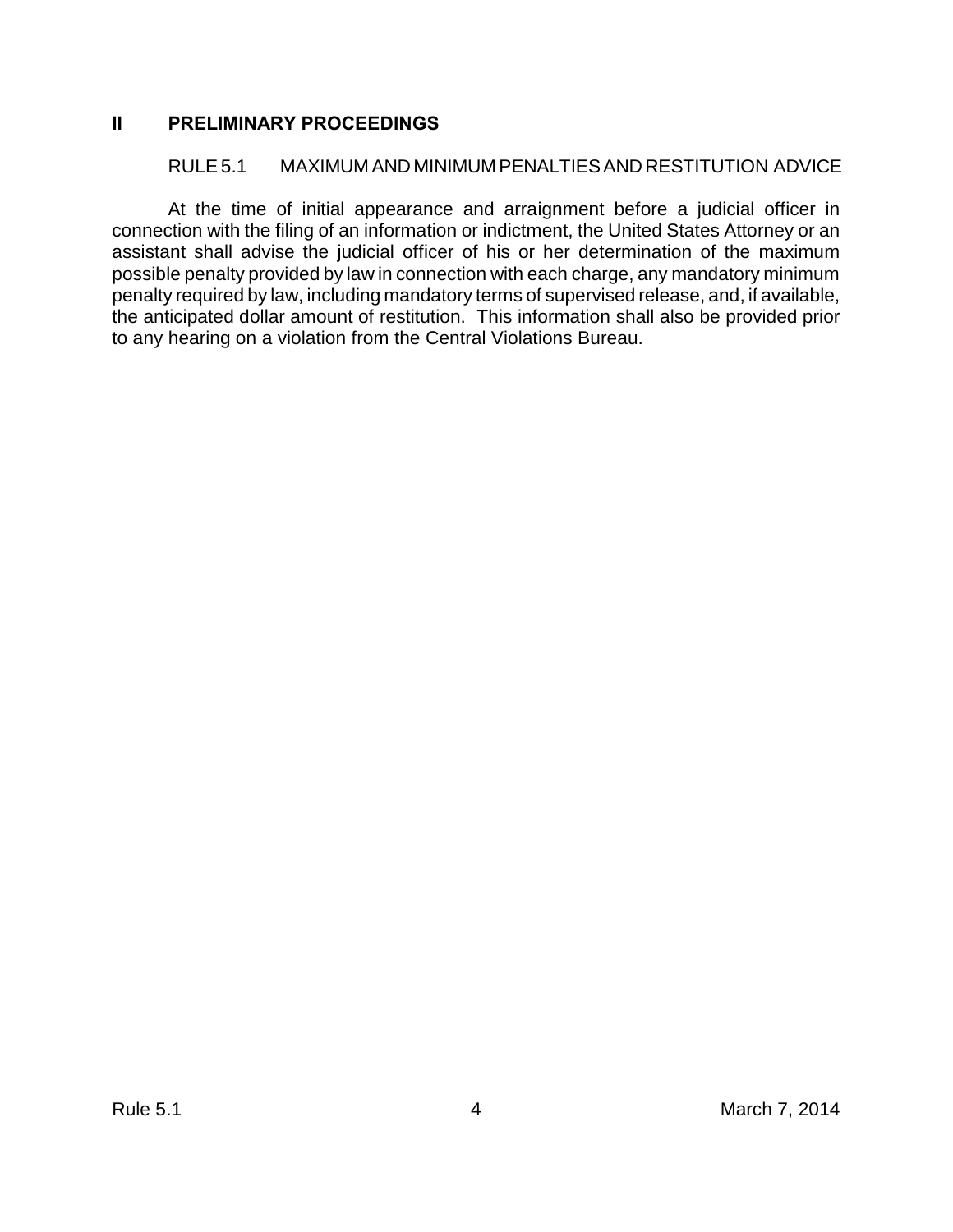#### <span id="page-8-0"></span>**III THE GRAND JURY, THE INDICTMENT, AND THE INFORMATION**

#### <span id="page-8-1"></span>RULE 7.1 PENALTY SUMMARY

Upon filing an indictment, information, or complaint, for each defendant the prosecutor shall also include a "penalty summary" that provides for the minimum and maximum penalty for each charge and the combined maximum penalties for multiple charges. The summary shall also include information about whether the case involves a victim, whether the defendant might need an interpreter in court, the estimated length of trial, and the requested location of trial.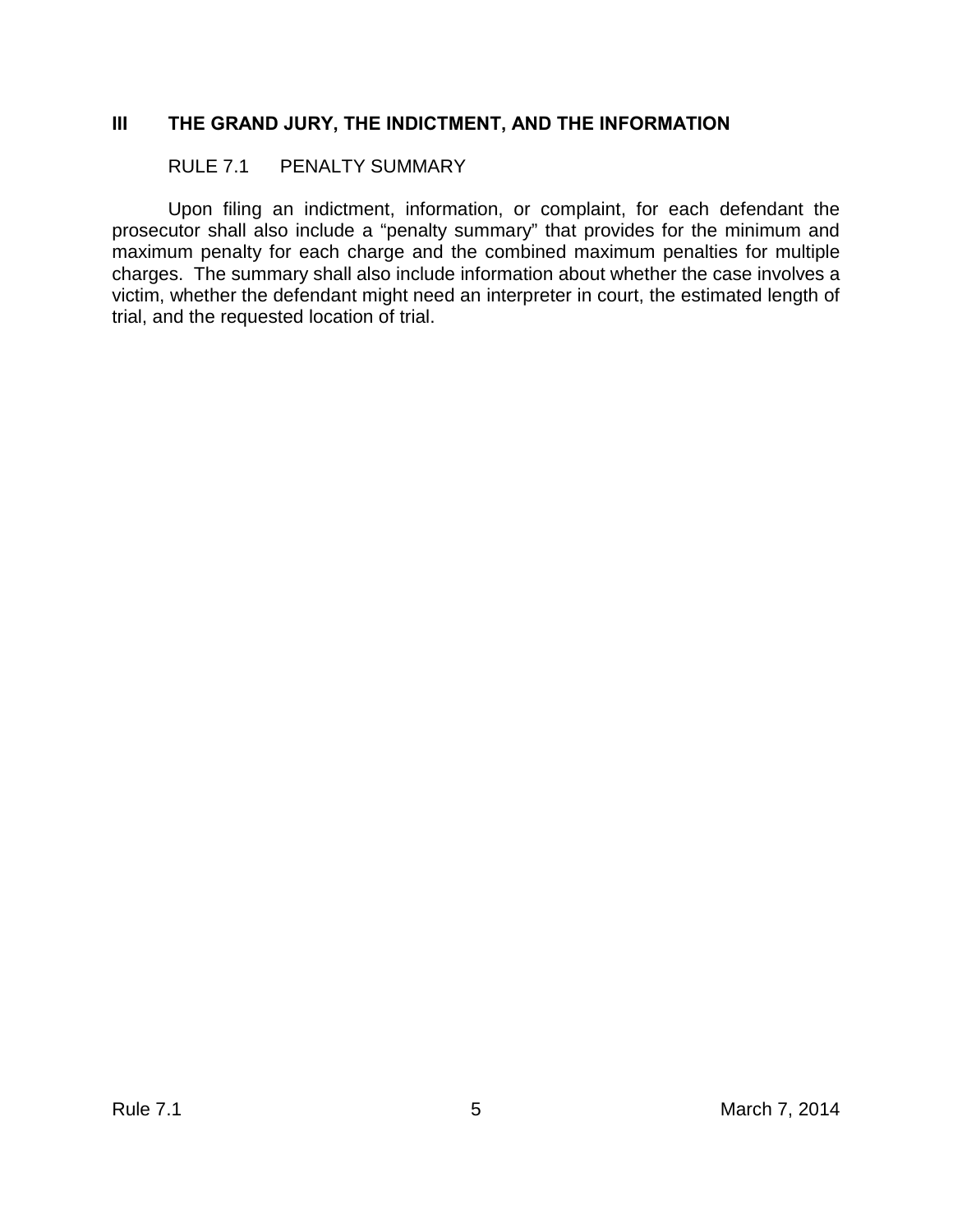#### <span id="page-9-0"></span>**IV ARRAIGNMENT**

<span id="page-9-1"></span>RULE 10 SPEEDY TRIAL

At arraignment, counsel and the Court, with the assistance of the Clerk of Court, shall strive to reach a consensus on the current status of the 70 and 90 day speedy trial periods in accordance with the Speedy Trial Act and this Court's Speedy Trial Act Plan.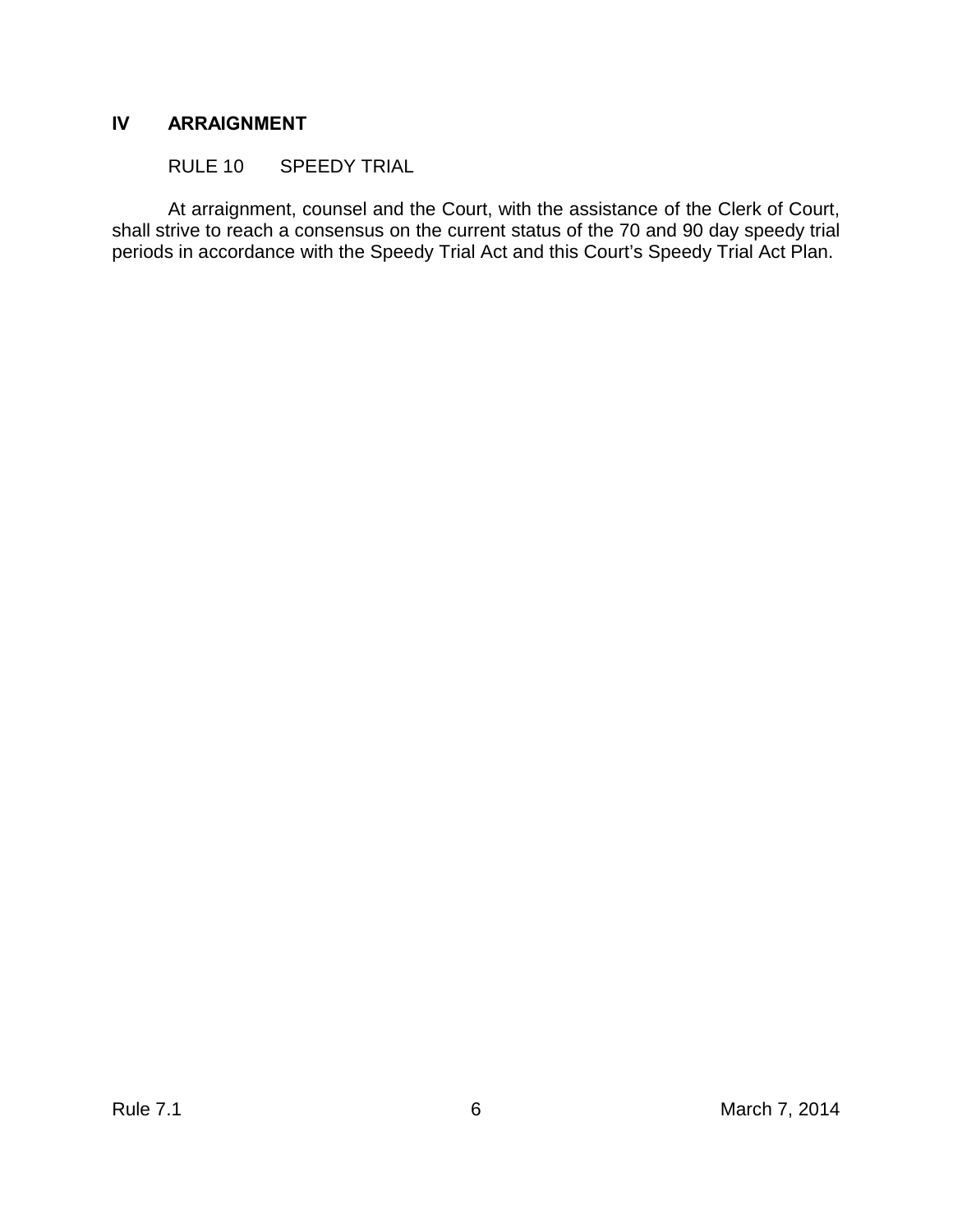#### <span id="page-10-0"></span>**VI TRIAL**

#### <span id="page-10-1"></span>RULE 23.1 LIST OF WITNESSES AND EXHIBITS

In order to assist the trial judge and court personnel during trial, the parties are requested to provide the following information, which shall not be filed, at the commencement of the trial:

<span id="page-10-2"></span>(a) List of Witnesses. To the extent reasonably possible, it is requested counsel provide to the trial judge, the courtroom deputy and the court reporter a written list of all witnesses (identifying those who will testify as experts) they expect to call.

<span id="page-10-3"></span>(b) List of Exhibits. To the extent reasonably possible, it is requested counsel provide to the trial judge, the courtroom deputy and the court reporter a written list of all exhibits they expect to introduce into evidence. Counsel for the United States shall mark and list each exhibit with numerals. Counsel for the defendant(s) shall mark and list each exhibit with letters. In the event there are multiple defendants, the surname or abbreviated names of the parties shall precede the word "Exhibit", e.g., Defendant Jones Exhibit A, Defendant Smith Exhibit A, etc. In cases where defendant's exhibits are numerous, the defendant may use a combination of letters and numerals to mark such exhibits.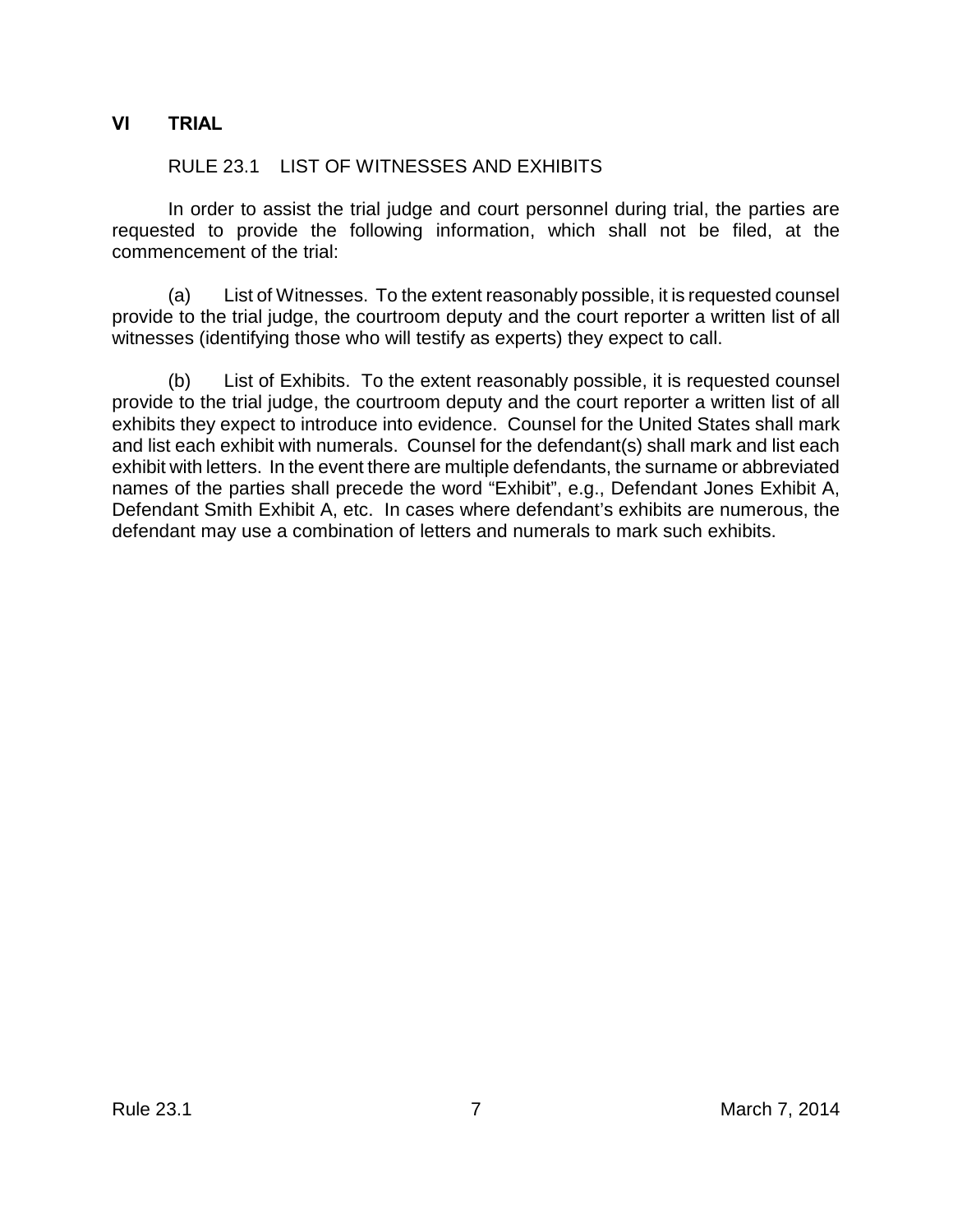#### <span id="page-11-1"></span><span id="page-11-0"></span>RULE 24.1 COMMUNICATIONS WITH TRIAL JURORS

(a) Before or During Trial. Except in the course of in-court proceedings, no party, or any party's attorney, or their agents or employees, shall communicate with or cause another to communicate with a juror, a prospective juror, or his or her family before or during trial.

<span id="page-11-2"></span>(b) After Trial. No juror has any obligation to speak to any person about any case and may refuse all interviews and comments. No person may make repeated requests for interviews or comments after a juror has expressed a desire not to be interviewed or questioned. If any person violates this prohibition against repeated requests of a juror for interviews or comments after the juror's refusal, the juror or jurors involved shall promptly advise the Court of the facts and circumstances. The Court shall take action as it deems appropriate, which may include a contempt citation to the offending party or parties.

<span id="page-11-3"></span>(c) Voluntary Interviews or Comments. If any juror consents to be interviewed after trial, under no circumstances shall such juror disclose or be asked to disclose any information with respect to the specific vote of any juror, other than the juror being interviewed or with respect to the deliberations of the jury.

<span id="page-11-4"></span>(d) Conduct of Counsel. Following the rendition of a verdict by a jury, counsel in the case shall not thank the jury for its verdict.

<span id="page-11-5"></span>(e) Court's Advice to Jurors. At the time that a jury is discharged or excused from further consideration of a case, the Court shall advise all jurors of the provision of this Rule.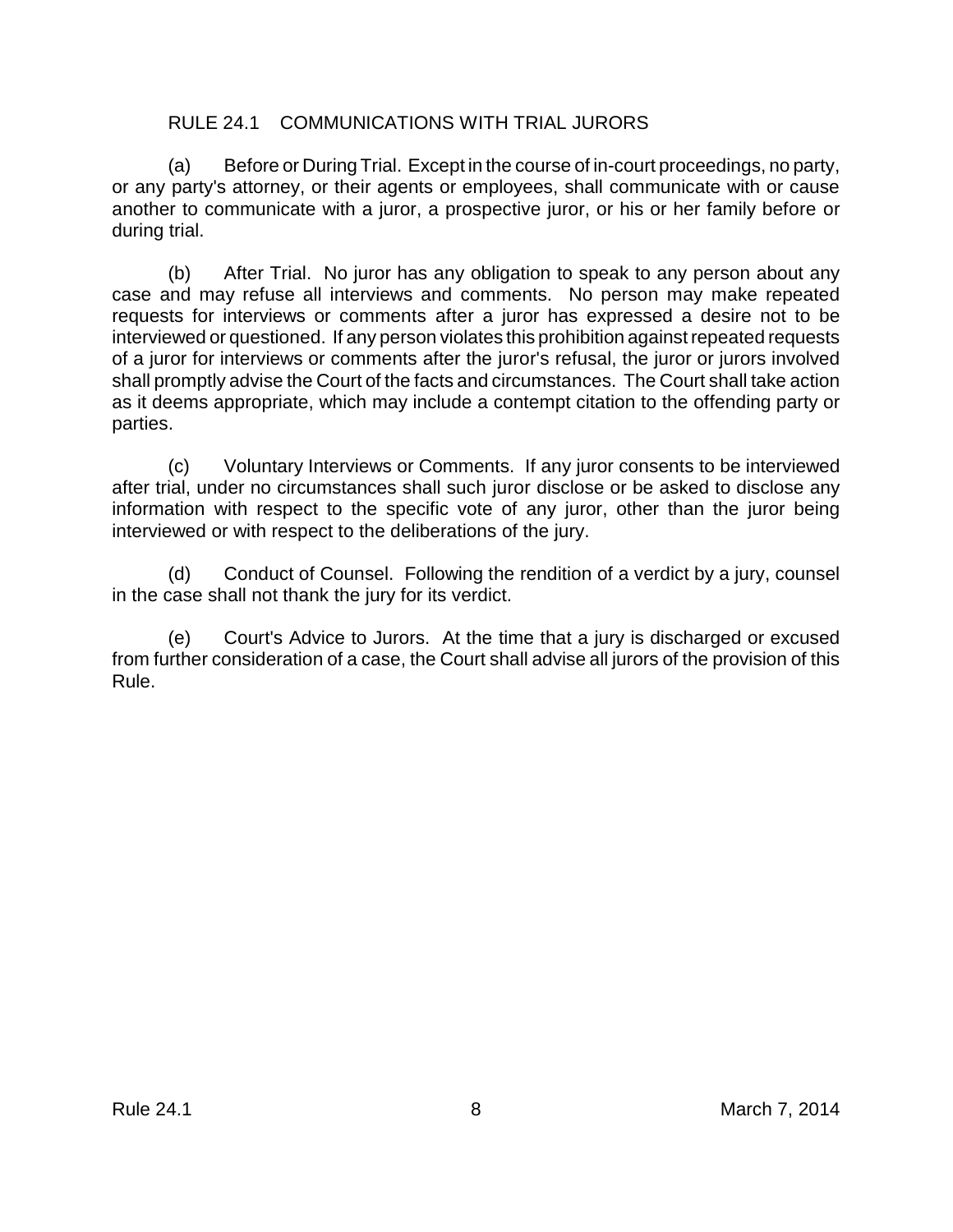#### <span id="page-12-0"></span>RULE 30.1 PROPOSED VOIR DIRE, INSTRUCTIONS AND VERDICT FORMS

Unless otherwise ordered, the parties shall file proposed voir dire, jury instructions and verdict forms seven (7) calendar days prior to trial. Proposed instructions shall be submitted to counsel and the appropriate judge's chambers via e-mail (see Appendix A). The instructions must be formatted as a single document for Word or WordPerfect and must include citations to authority.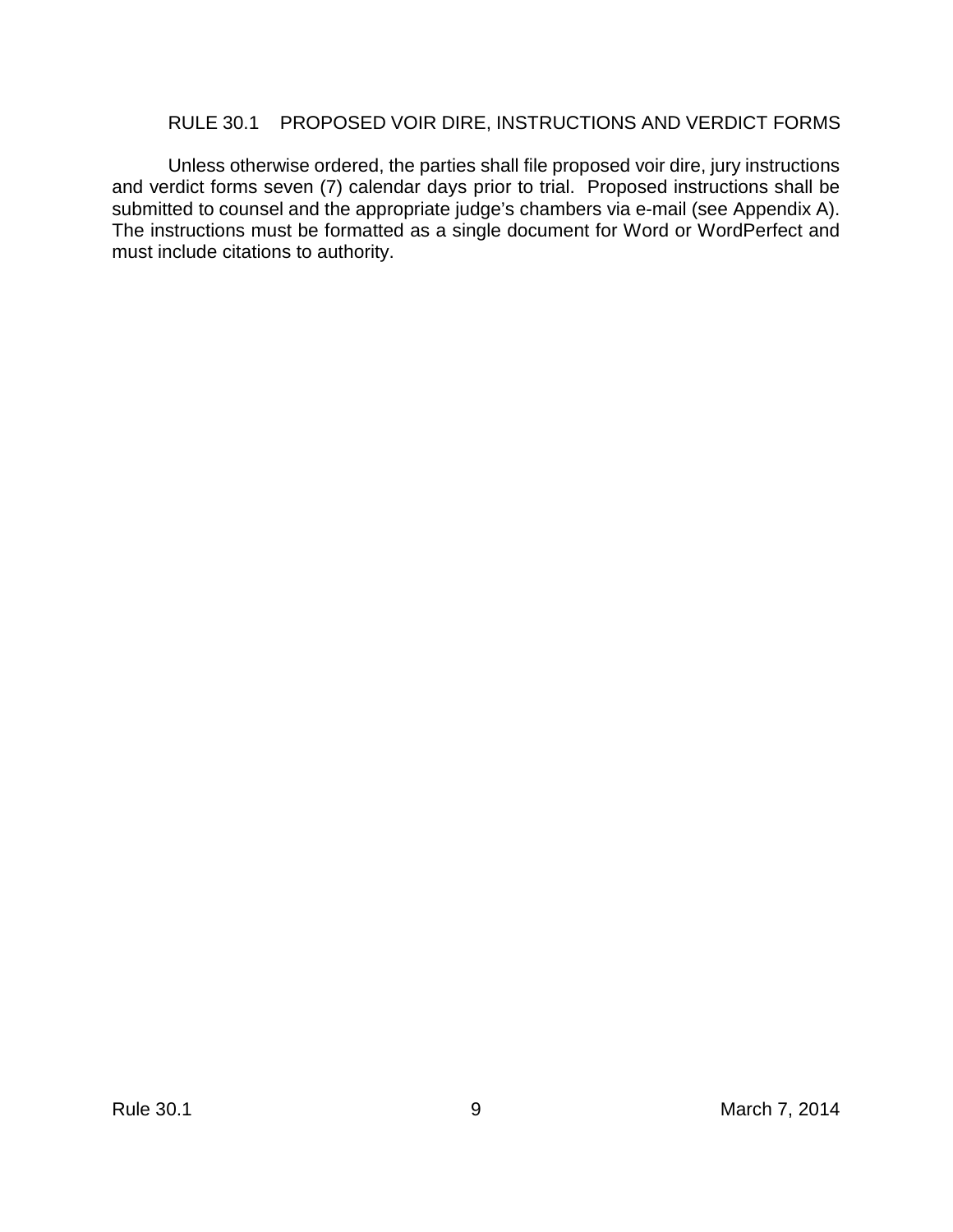#### <span id="page-13-0"></span>**VII POST CONVICTION PROCEDURES**

#### <span id="page-13-1"></span>RULE 32.1 PRESENTENCE AND POSTSENTENCE INVESTIGATION REPORTS

<span id="page-13-2"></span>(a) Sentencing. Unless otherwise ordered by the Court, the sentencing hearing shall be set no less than seventy (70) days following the verdict or change of plea.

<span id="page-13-3"></span>(b) Victim's Restitution. Pursuant to 18 U.S.C. § 3664(d)(1), the attorney for the government shall provide the probation officer with a listing of the amounts subject to restitution after having made reasonable attempts to consult with all identified victims, but not later than sixty (60) days prior to the date initially set for sentencing. The presentence report shall include a complete accounting of the losses to each victim.

<span id="page-13-4"></span>(c) Presentence Interview; Attendance of Counsel. Pursuant to Fed. R. Crim. P. 23(c)(2), the probation officer who interviews a defendant as part of a presentence investigation must, on request, give the defendant's attorney notice and reasonable opportunity to attend the interview. Defense counsel has the burden of informing the probation office of counsel's availability to attend as promptly as possible to enable timely completion of the presentence report. Any undue delay caused by counsel's unavailability may result in the probation officer being directed by the Court to proceed with the interview without counsel. For purposes of this Rule, "undue delay" is defined as more than five (5) business days after notice.

<span id="page-13-5"></span>(d) Disclosure of Presentence Report; Written Objections. The Probation Office shall disclose the report to the defendant and his or her counsel and to counsel for the United States no later than thirty-five (35) days before the sentencing hearing, unless the minimum period is waived by defendant. The presentence report shall be deemed to have been disclosed when a copy of the report is filed in the Court's electronic filing system, CM/ECF. Within fourteen (14) days after the filing of the report, counsel for the defendant and the United States shall file in CM/ECF any objections they may have as to any material information, sentencing classifications, sentencing guideline ranges and policy statements contained in or omitted from the report. Objections to material in the report must show the exact paragraph disputed together with specific reasons therefor. Material believed to have been omitted from the report must have specific application to the sentencing guidelines.

<span id="page-13-6"></span>(e) Accuracy of Presentence Report. If counsel for the defendant and the United States believe the material contained in the presentence report is accurate, they must file a statement to that effect in CM/ECF within fourteen (14) days after disclosure of the report.

<span id="page-13-7"></span>(f) Resolution of Objections to Presentence Report. As soon as possible after receiving any objections to the report, the probation officer shall conduct any further investigation necessary and make appropriate revisions to the presentence report. The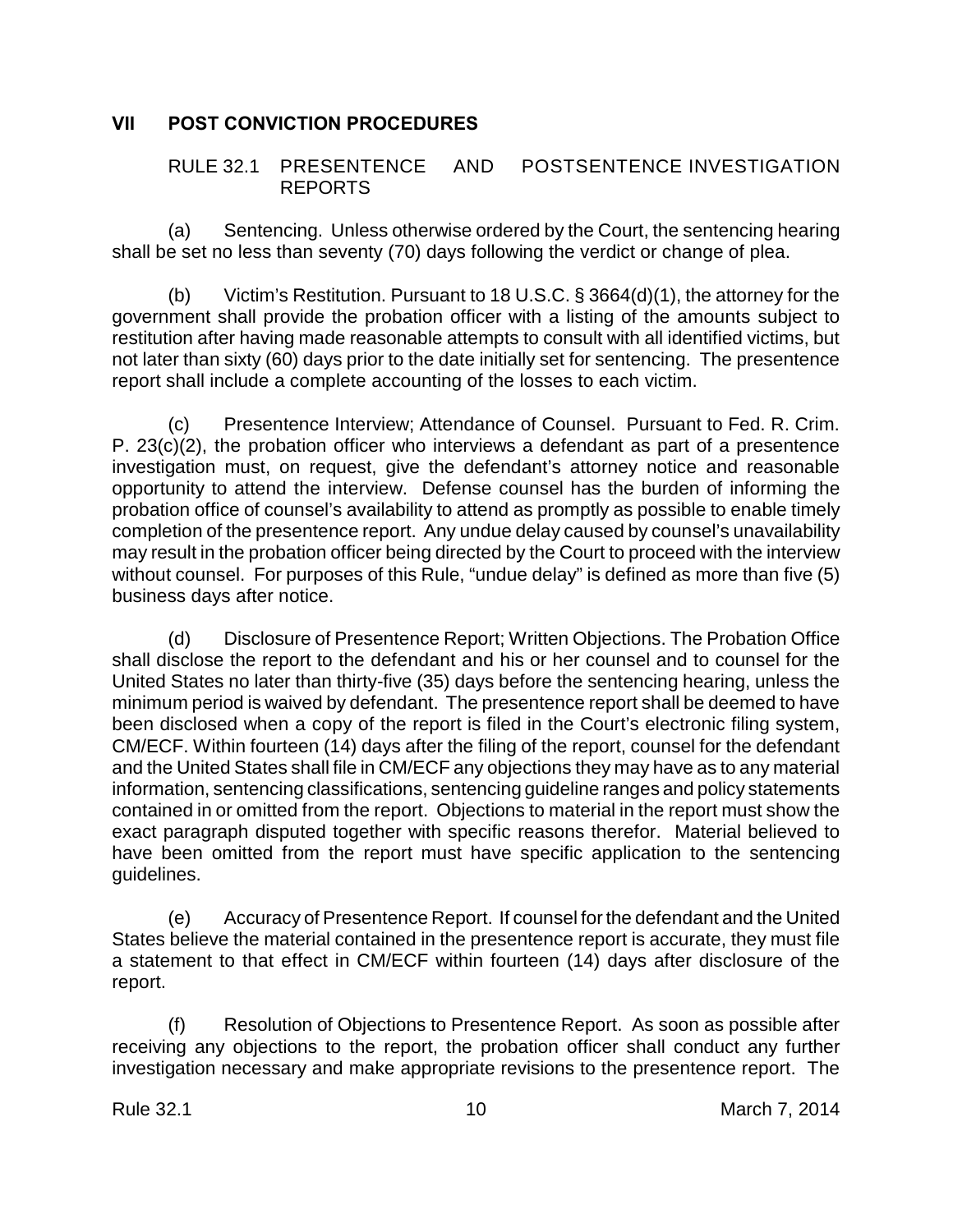probation officer may require counsel for the parties to meet with the probation officer to discuss unresolved factual and legal issues.

<span id="page-14-0"></span>(g) Submission of Presentence Report to Sentencing Judge. Not later than seven (7) days before the sentencing hearing, the probation officer shall submit the presentence report to the sentencing judge, together with an addendum setting forth any unresolved objections, the grounds for those objections and the probation officer's comments on the objections. The probation officer shall certify that the contents of the presentence report, including any revisions thereof, have been disclosed to the defendant, his or her counsel and counsel for the United States, that the content of the addendum has been communicated to counsel, and that the addendum fairly states any remaining objections.

<span id="page-14-1"></span>(h) Sentencing Recommendations. Pursuant Fed. R. Crim. P. 32(e)(3), the probation officer's sentencing recommendation shall not be disclosed to anyone other than the Court.

<span id="page-14-2"></span>(i) Court Determination of Disputed Issues; Failure to Resolve Objections. The Court may accept the presentence report as its findings of fact, with the exception of any objection that has not been resolved. The Court shall rule on any unresolved disputed issues prior to imposing sentence. Objections not previously raised through written communication to the probation officer may only be raised at the sentencing hearing for good cause shown.

<span id="page-14-3"></span>(j) Confidentiality of Presentence Report. The presentence report is a confidential document. It shall not be reproduced or copied by anyone other than a judge or probation officer of this Court. The presentence report shall not be distributed to other agencies or individuals, unless specific permission is granted by the Court. However, the probation officer is authorized to provide a copy of the presentence report, addendums to the presentence report, and any revised presentence report, without the Sentencing Recommendation, to defendant's appellate counsel, counsel for defendant in revocation proceedings, and to another federal or state probation officer, the United States Sentencing Commission, and the Bureau of Prisons without further order of the Court. Nothing in this Rule requires the disclosure of any portion of the presentence report that is not to be disclosed under Fed. R. Crim. P. 32. All counsel shall assure the confidentiality of the material contained in the presentence report.

<span id="page-14-4"></span>(k) Determination of Guideline Prior to Establishment of Guilt. Any preliminary discussions by a probation officer pertaining to the application of the sentencing guidelines shall not be binding upon the court or probation office.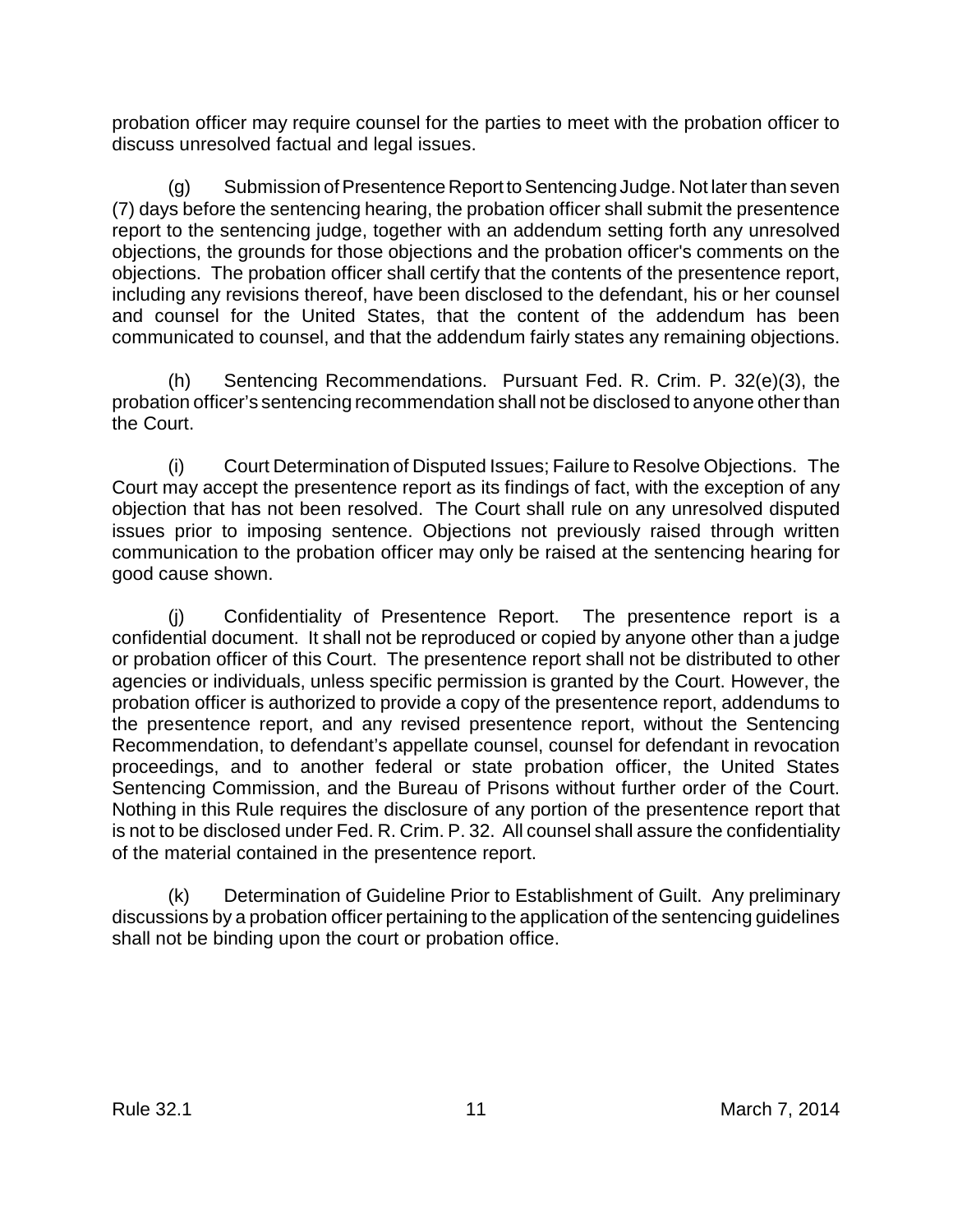#### <span id="page-15-0"></span>**VIII SUPPLEMENTAL AND SPECIAL PROCEEDINGS**

<span id="page-15-2"></span><span id="page-15-1"></span>Rule 41.1 SEALING OF SEARCH WARRANT

(a) Search Warrant. Any documents filed in connection with a search warrant shall be sealed by the Clerk of the Court. The sealing shall not prevent release of necessary information to Court agencies or law enforcement agencies as authorized by an Assistant United States Attorney who shall be supplied such information in connection with the performance of their official duties.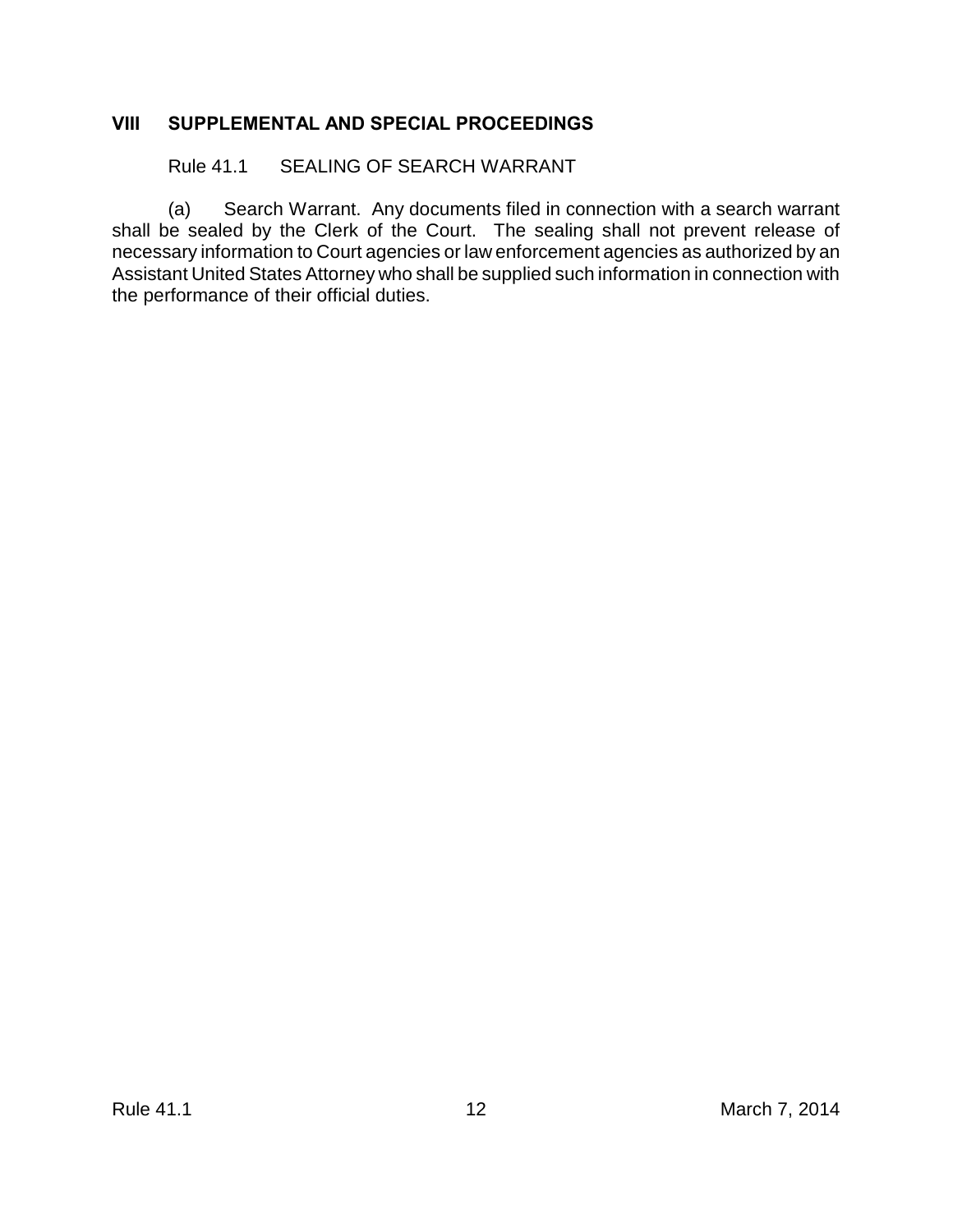#### <span id="page-16-0"></span>**IX GENERAL PROVISIONS**

#### <span id="page-16-1"></span>RULE 44.1 DUTIES AND RESPONSIBILITIES OF APPOINTED COUNSEL AND FEE SCHEDULE

<span id="page-16-2"></span>(a) Appointed Counsel in Criminal Cases.

(1) Appointment of Public Defender. When a person who is subject to misdemeanor or felony criminal investigation or charges requests and qualifies for court-appointed counsel, the Federal Public Defender of the District of Wyoming shall be immediately contacted by the Court to represent the defendant.

(2) Appointment of Panel Attorneys. In the event a conflict in the representation of a defendant by the Federal Public Defender exists, or for appointments in matters initiated within the boundary of Yellowstone or Teton National Parks, the Court may appoint panel attorneys, in accordance with this Court's Amended Plan pursuant to the Criminal Justice Act (CJA) of 1964 (hereinafter the "Plan") to represent the defendant. The Plan is available on the Court's website at [www.wyd.uscourts.gov](http://www.wyd.uscourts.gov).

<span id="page-16-3"></span>(b) Duties of Appointed Counsel.

(1) Counsel appointed by the Court shall continue to serve until representation is terminated, as provided by the Plan or by Court order.

(2) Appointed counsel shall report to the Court if counsel becomes aware of any change in the defendant's financial status where defendant appears to be able to finance all or part of his or her representation.

<span id="page-16-4"></span>(c) Termination of Appointment of Counsel.

(1) In the event that a defendant in a criminal case is convicted following trial or a plea, counsel appointed hereunder shall advise the defendant of his or her right of appeal and the right to counsel on appeal. If requested to do so by the defendant, counsel shall file a timely notice of appeal and shall continue to represent the defendant unless or until relieved by the Court of Appeals.

(2) Representation by appointed counsel in other proceedings shall terminate when the purpose of the appointment is accomplished or when terminated by Court order.

<span id="page-16-5"></span>(d) Compensation. Appointed counsel shall be compensated at the rates provided in 18 U.S.C. § 3006A(d)(1), as may be revised or amended.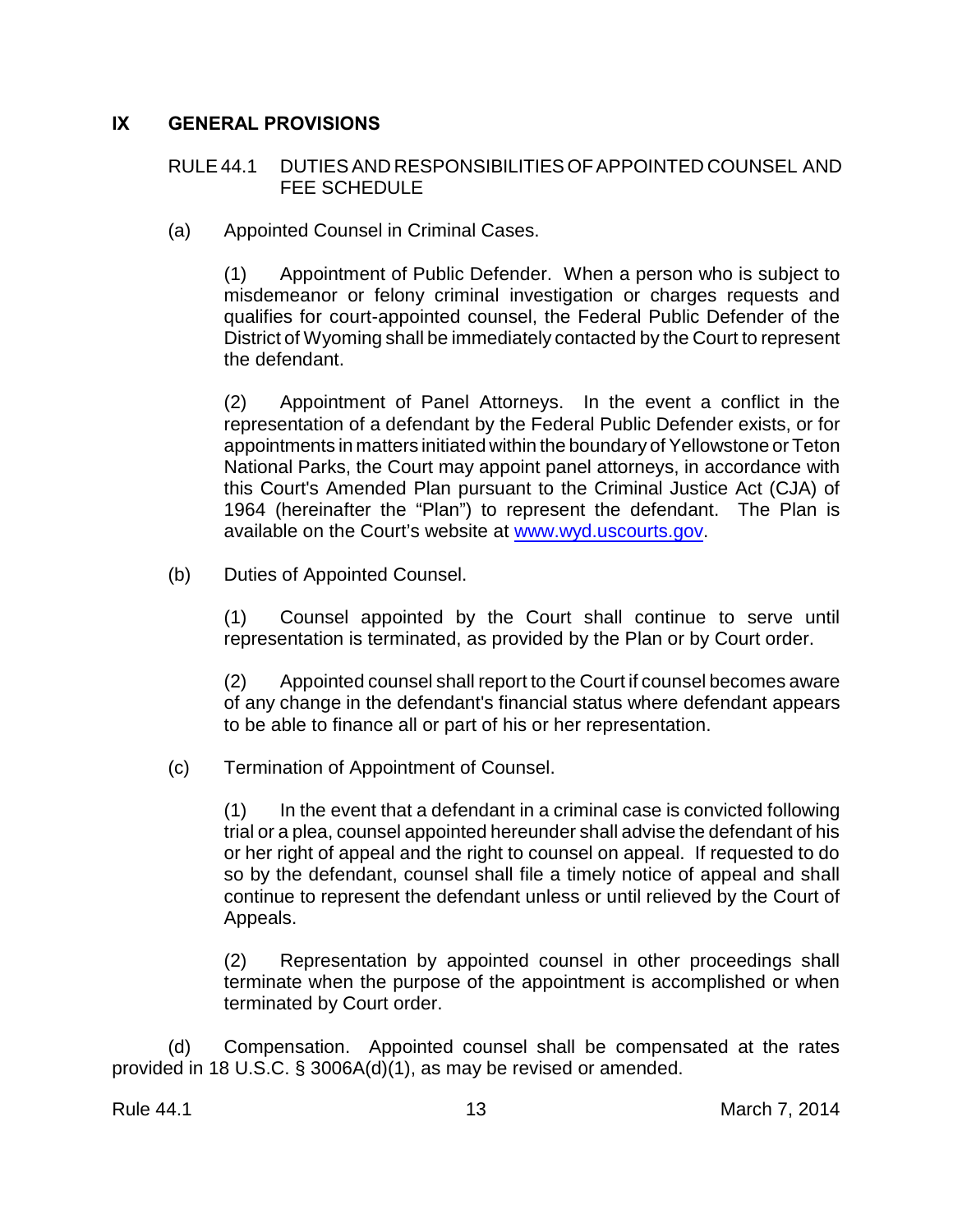<span id="page-17-0"></span>(e) Appointment of and Authority to Pay Court Appointed Counsel (CJA Form 20).

> (1) CJA Form 20 shall be submitted to the Clerk of Court's office for payment no later than forty-five (45) days from the termination of the case in this Court.

> (2) All claims for expenses should be supported by receipts or invoices regardless of the amount. Should supporting documentation become lost or otherwise unavailable, the attorney may attach an affidavit affirming that the claimed expenses are true and accurate.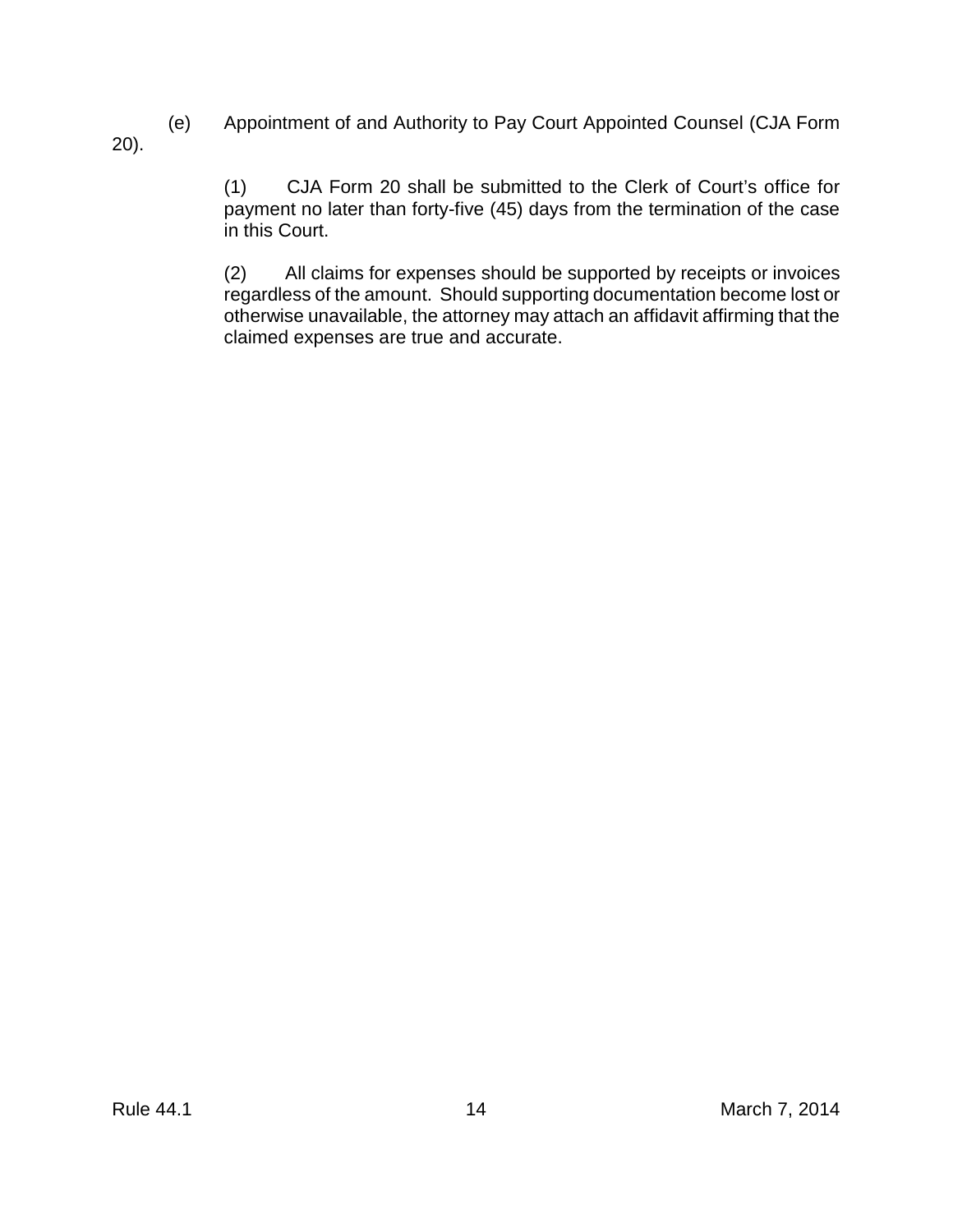#### <span id="page-18-1"></span><span id="page-18-0"></span>RULE 47.1 MOTIONS

(a) Motions and Responses. A party who files a motion shall include in the motion a short, concise statement of the arguments and authorities in support of the motion. Any party opposing the motion shall file an opposition within fourteen (14) days after service of the motion.

<span id="page-18-2"></span>(b) Proposed Order. A moving party must submit a proposed order for all non dispositive, routine or *ex parte* motions. The proposed order shall be an attachment to the motion and shall not contain the filer's information block in the upper left hand corner, nor be entitled "proposed." If the proposed order does not require the filing of a motion, (e.g., Scheduling Order, Pre-Trial Order, etc.) it shall be emailed to the appropriate Judge's Chambers as reflected in Appendix A.

<span id="page-18-3"></span>(c) Motion to Join Motions. Any motion to join another motion shall include in the title: 1) the specific relief requested, 2) name of party filing the original motion, and 3) document number of the original motion joined (e.g., Motion to Join Motion to Suppress Evidence filed by Defendant [10] . Document No. [20] In the motion, the party may indicate that the party approves, adopts, or incorporates by reference any or all of the reasons stated, arguments advanced, and/or authorities cited by a party in the original motion.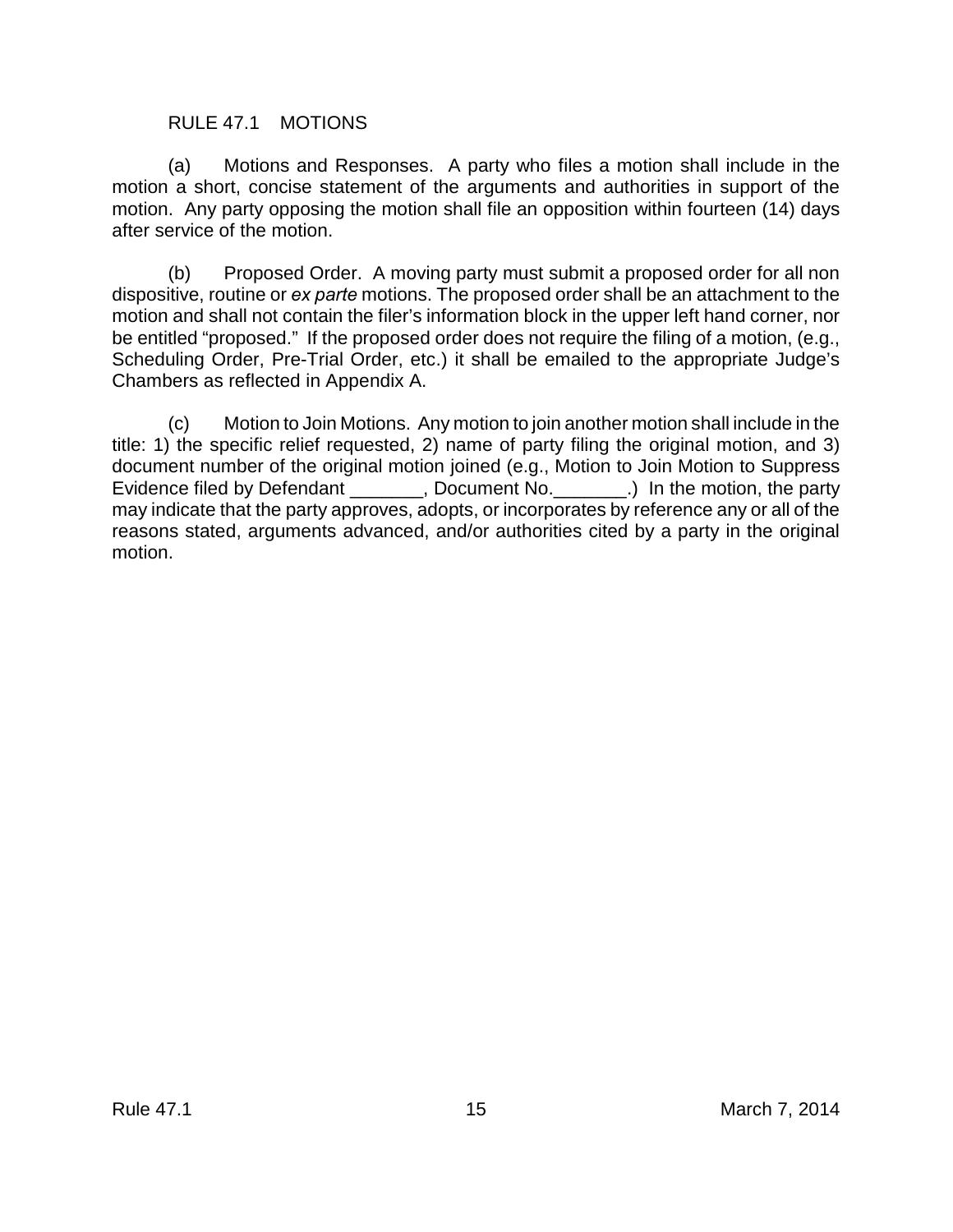#### <span id="page-19-1"></span><span id="page-19-0"></span>RULE 49.1 FILINGS

(a) Format. Filings shall be typed, double spaced, single-sided, and on eight and one-half (8 ½) x eleven (11) inch paper, of standard weight, with a one (1) inch margin on all sides. Except in *pro se* cases, all submissions shall be typewritten using black ink and not less than 12 point font. All signatures, papers, exhibits and attachments must be clearly legible and marked.

<span id="page-19-2"></span>(b) Identification of Counsel. The caption of every filing shall conform with Fed. R. Civ. P. 10(a) and contain an attorney information block on the front page, upper left hand corner, consisting of the filing attorney's name, bar number (if any), firm name (if any), address, telephone number and email address.

<span id="page-19-3"></span>(c) Non-Public, Ex Parte and Sealed Documents

(1) Documents to be filed as non-public, ex parte or sealed shall be differentiated, marked, and filed as directed in this Court's CM/ECF Procedures Manual, Section IV(L), found on this Court's website at <http://www.wyd.uscourts.gov/pdfforms/cmprocmanual.pdf>.

(2) Service of sealed documents is the responsibility of the filing party as directed in the CM/ECF Procedures Manual**,** Section III(D).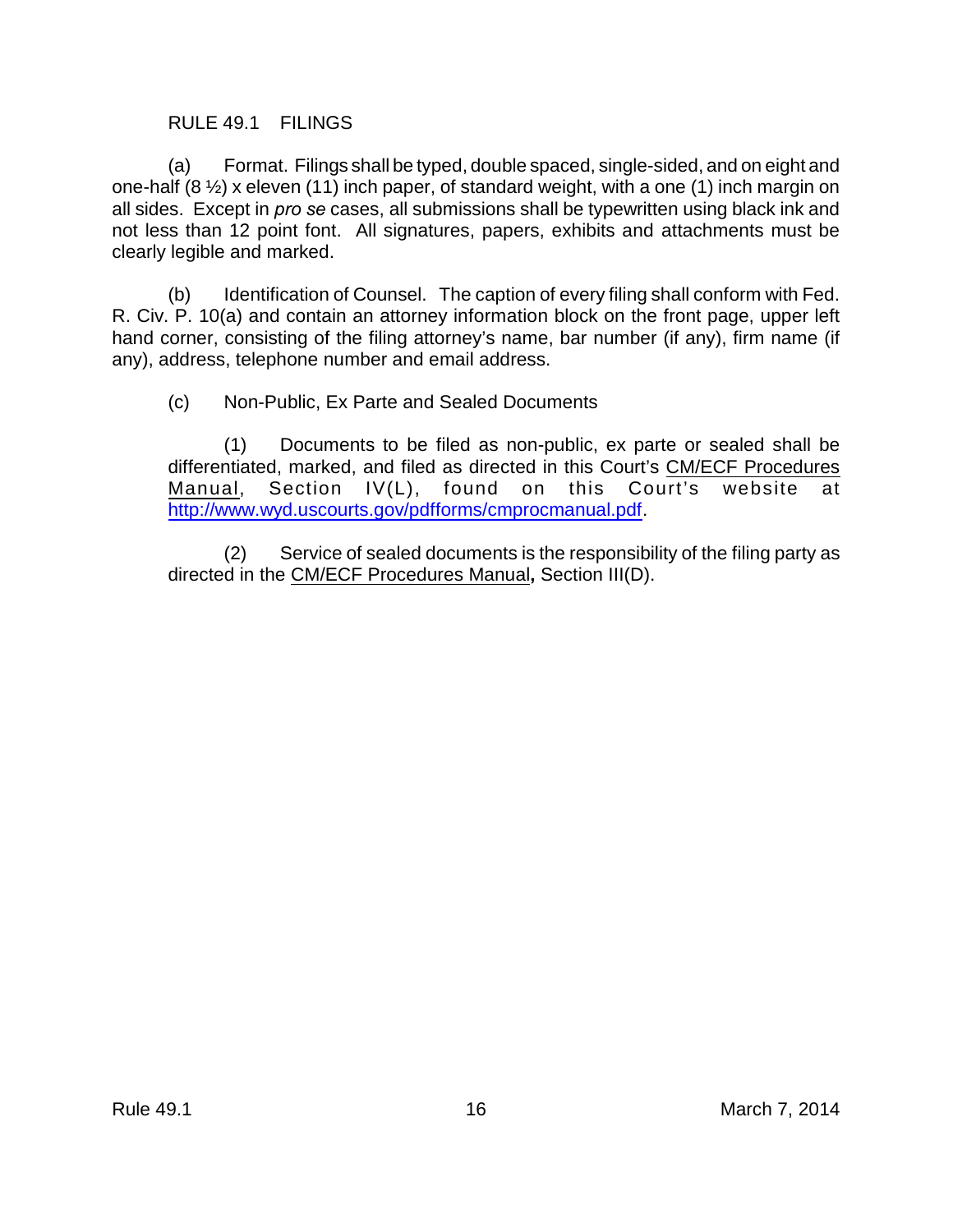#### <span id="page-20-1"></span><span id="page-20-0"></span>RULE 49.2 ELECTRONIC FILING

(a) Electronic Service. Registration with the Court's Case Management/Electronic Case Filing (CM/ECF) system shall constitute consent to electronic service of filings in accordance with the Federal Rules of Civil Procedure. The Court and/or Clerk of Court may serve and give notice by electronic transmission. Any authorized user may withdraw consent for electronic service by sending written notice to the Clerk of Court. In addition to the means of service specified in Fed. R. Civ. P. 5(b), parties are authorized to make service through the Court's electronic transmission system.

<span id="page-20-2"></span>(b) Electronic Filing. A party may file a document by electronic transmission in accordance with guidelines established by the Court (see CM/ECF Procedures Manual for Wyoming at <http://www.wyd.uscourts.gov/pdfforms/cmprocmanual.pdf>. A filing day is defined as 12:00:00 a.m. to 11:59:59 p.m. The time and date of actual filing are reflected in the Court's digital file stamp.

<span id="page-20-3"></span>(c) Documents of Record. A document filed electronically and stored in the Court's server is the official document of record.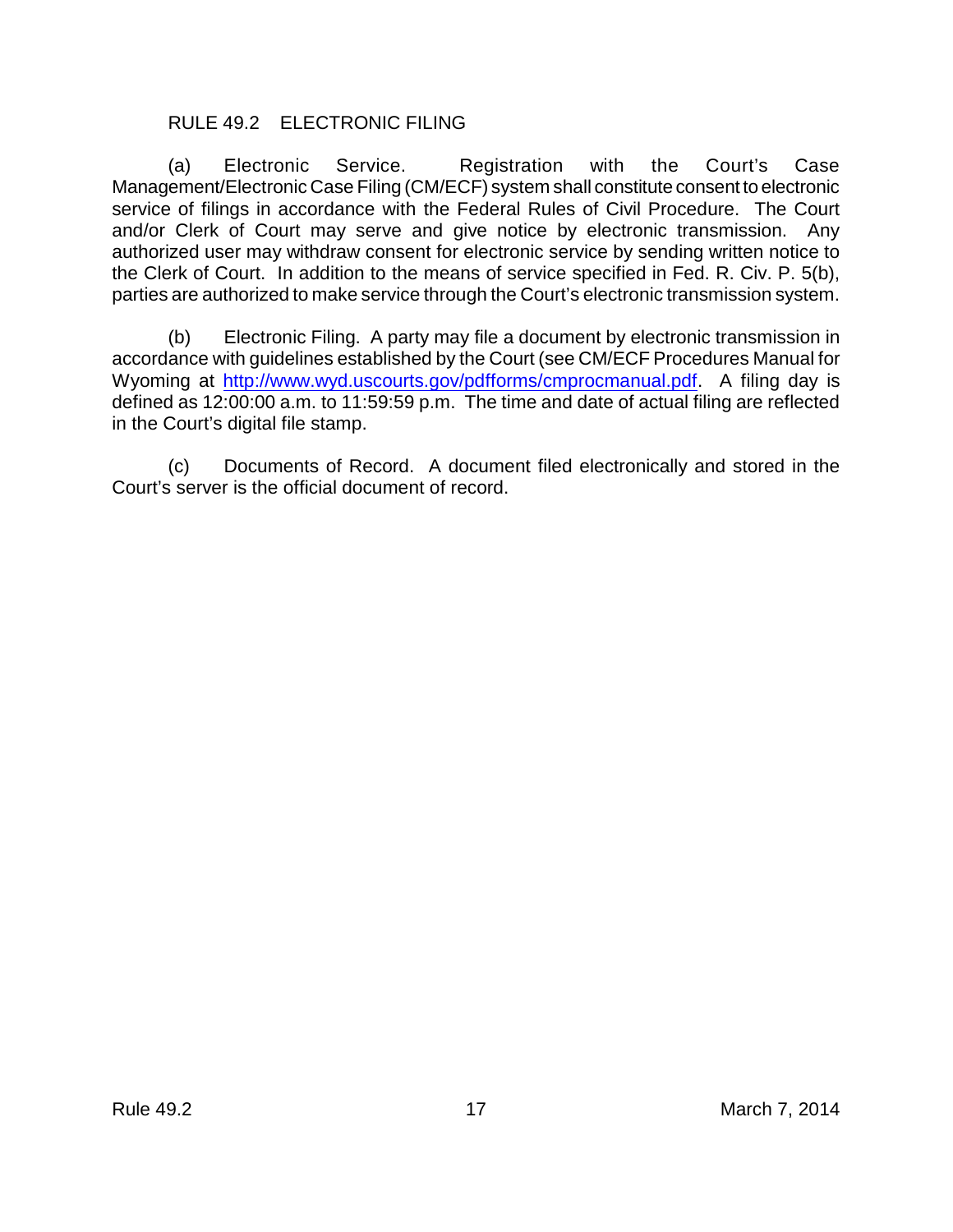#### <span id="page-21-0"></span>RULE 49.1.1 EXCLUSION OF CERTAIN PERSONAL DATA FROM FILINGS

In compliance with the policy of the Judicial Conference of the United States and the E-Government Act of 2002, and in order to promote the electronic access to case files, while protecting personal privacy and other legitimate interests, parties shall refrain from including, or shall redact, where inclusion is necessary, the following personal data identifiers from their filings, including exhibits unless otherwise ordered by the Court.

- Social Security Numbers. If an individual's social security number must be included, only the last four digits of that number should be used.
- Taxpayer Identification Numbers. If a taxpayer identification number must be included, only the last four digits of that number should be used.
- Minor Children. All filings that disclose the name or any other information concerning a child shall be filed under seal without necessity of obtaining a court order. The person who makes the filing shall also submit to the clerk of court a redacted version to be placed in the public record.
- Dates of Birth. If an individual's date of birth must be included, only the year of birth should be used.
- Financial Account Numbers. If a financial account number is relevant, only the last four digits of such numbers should be used.
- Home Addresses. If home address must be included, only the city and state should be listed.

The responsibility for redacting these personal data identifiers rests solely with counsel and the persons filing the documents with the Court. The Clerk will not review papers for compliance with this Rule.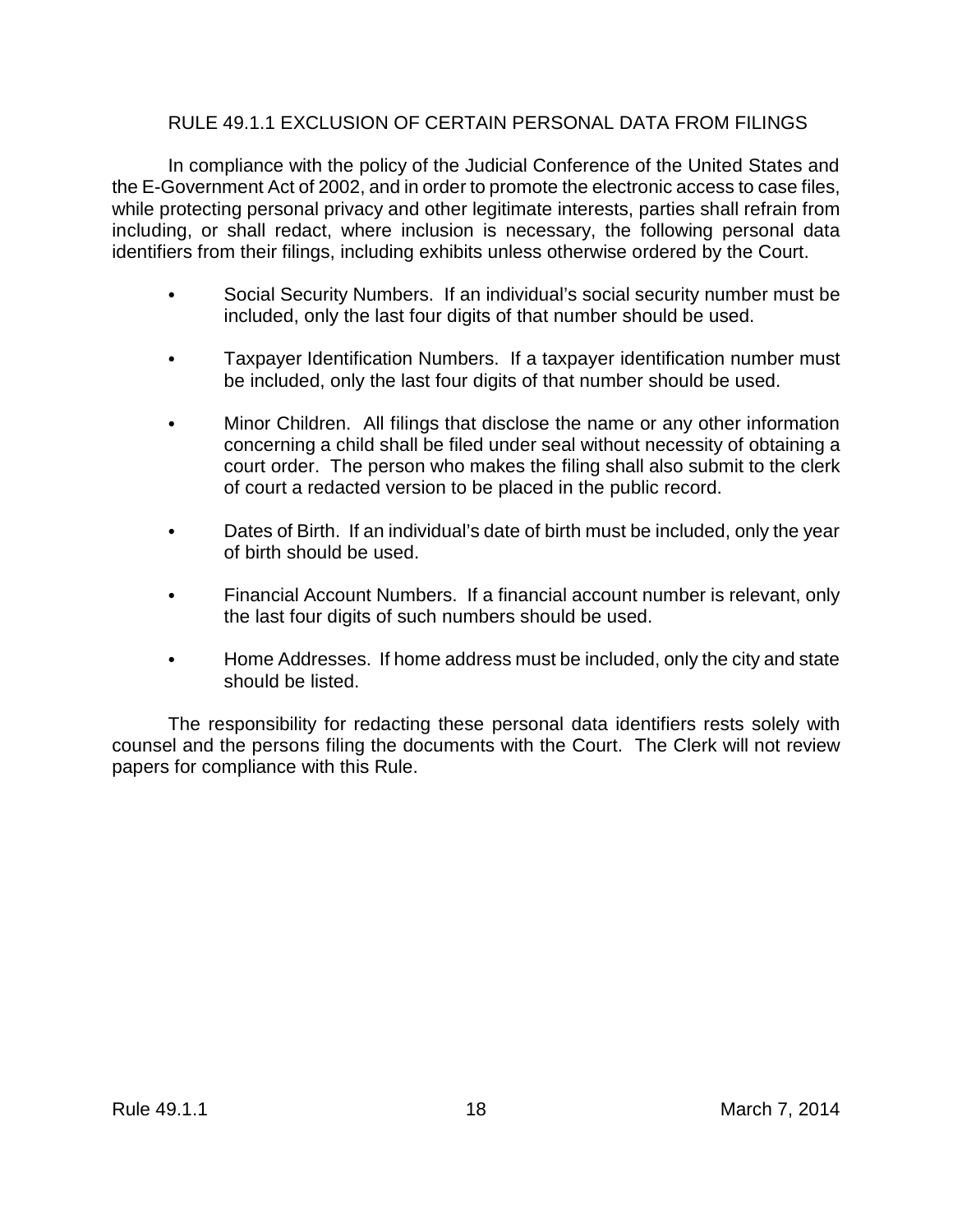#### <span id="page-22-0"></span>RULE 49.1.2 EXCLUSION OF CERTAIN PERSONAL DATA FROM **TRANSCRIPTS**

Transcript redactions shall be made pursuant to the Notice of Members of the Bar on Electronic Availability of Transcripts, available at [http://www.wyd.uscourts.gov/pdfforms/transcript\\_letter.pdf](http://www.wyd.uscourts.gov).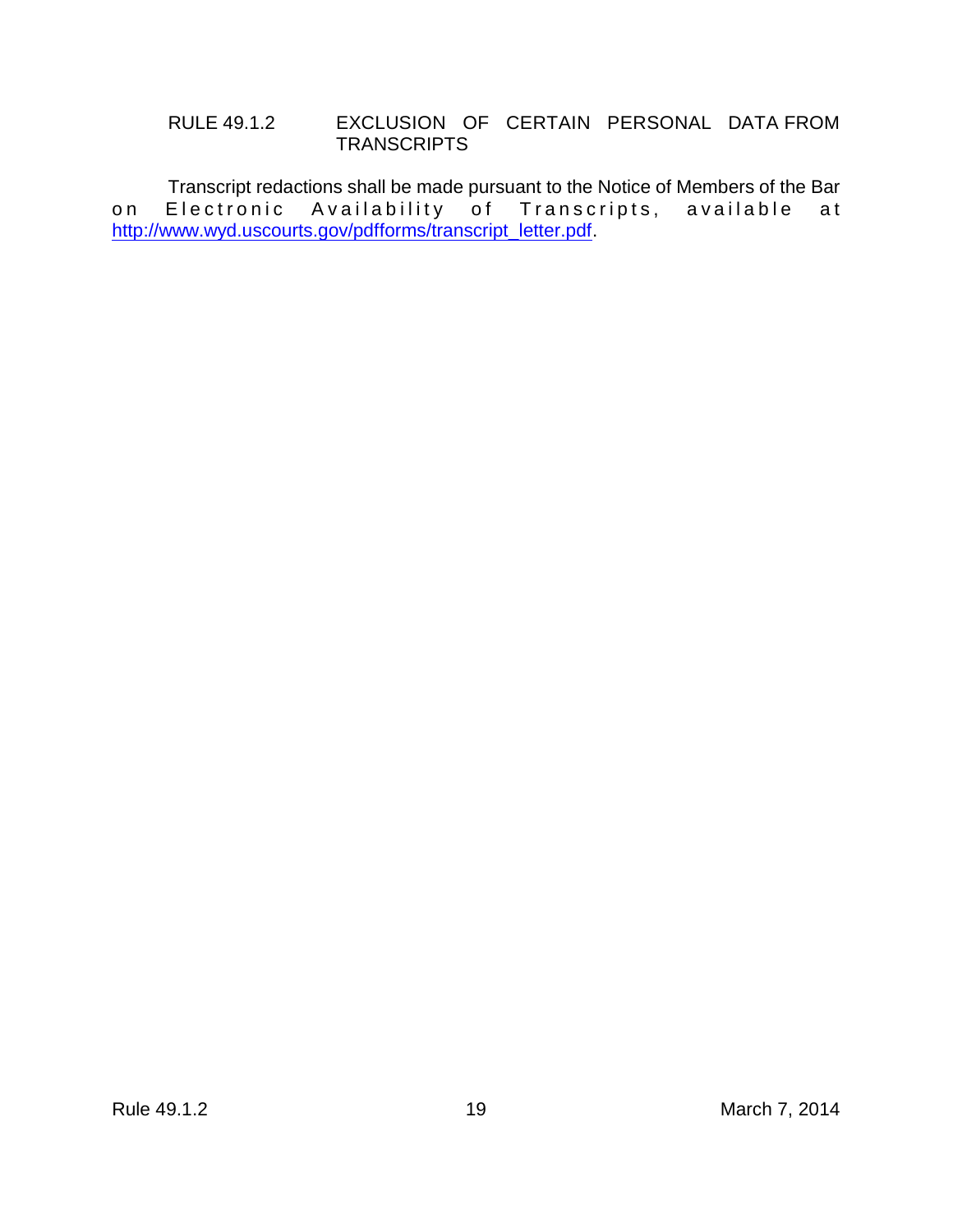#### <span id="page-23-1"></span><span id="page-23-0"></span>RULE 53.1 SECURITY

(a) Procedures. All persons entering a building where court is being held shall be subject to security procedures provided for that building. This Rule shall apply at such other places as a judicial officer may direct. Failure to obey this Rule shall be grounds for refusing admission to the building where court is being held, and may subject the offender to detention, arrest, and prosecution as provided by law, or to a contempt proceeding.

<span id="page-23-2"></span>(b) Identification or Information. On request of a United States marshal, court security officer, federal protective service officer, or court official, anyone within or seeking entry to any court facility shall produce identification and state the nature of his or her business at court. Failure to provide identification or information shall be grounds for removal or exclusion from the facility.

<span id="page-23-3"></span>(c) Purpose. This Rule and these procedures are necessary in the interest of public safety and to maintain orderly court procedures.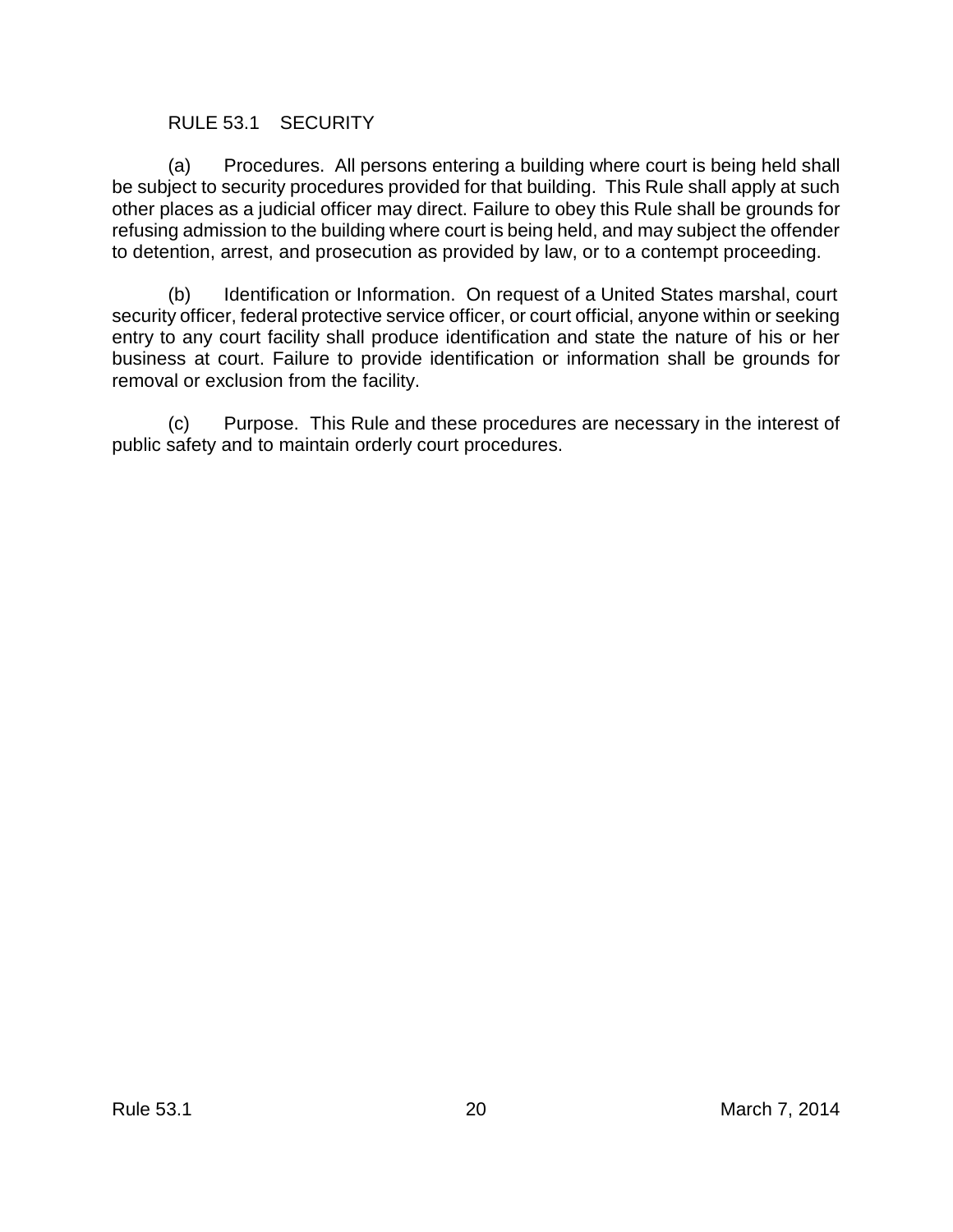#### <span id="page-24-1"></span><span id="page-24-0"></span>RULE 55.1 EXHIBITS

(a) Custody of Exhibits. The Clerk of Court shall have safekeeping responsibility for all exhibits marked and offered at trial or hearing. All rejected exhibits (exhibits offered, but not admitted) shall also be retained by the Clerk of Court.

<span id="page-24-2"></span>(b) Conclusion of Trial. Exhibits in the custody of the Clerk of Court at the conclusion of trial, or adjudication of the case, shall be retained until the time to appeal has expired or any appeal taken has been concluded. The Clerk of Court shall then notify the admitting party that exhibits are ready for retrieval. If counsel has not retrieved said exhibits after fourteen (14) days, the exhibits shall be destroyed by the Clerk's office.

<span id="page-24-3"></span>(c) Sensitive and Bulky Exhibits. Sensitive or bulky exhibits such as money, drugs and firearms shall remain in the custody of the attorney producing them. The attorney/law enforcement agency shall permit inspection of the exhibits by any party for the purpose of preparing the record on appeal, and shall be charged with the responsibility for their safekeeping and transportation.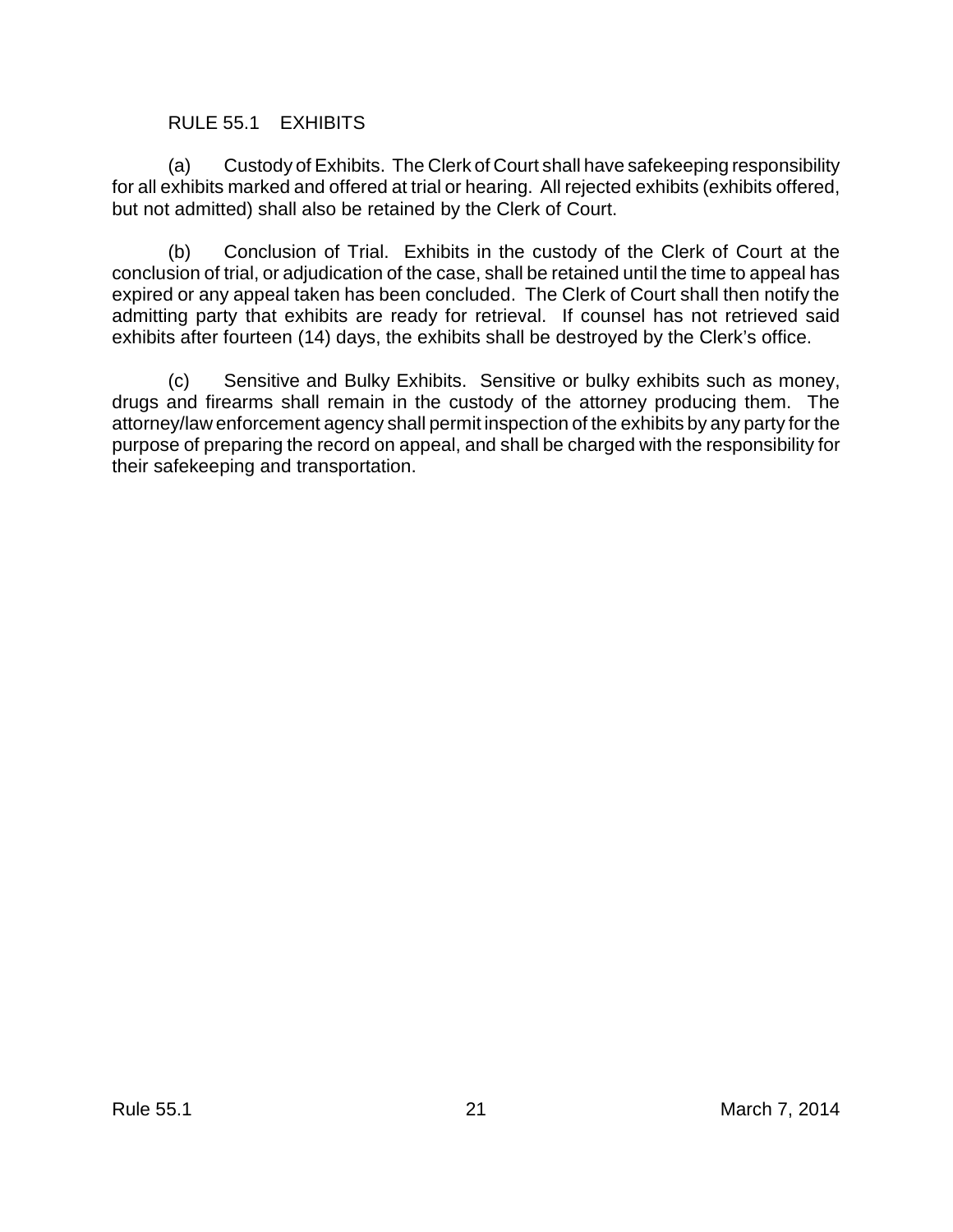#### <span id="page-25-1"></span><span id="page-25-0"></span>RULE 57.1 ASSIGNMENT OF CASES

(a) Assignment of Cases. It is the policy of this Court to provide for the assignment of cases among the Judges of this District by random selection through the electronic case assignment system. It is the further policy of the Court to provide for parity of work among the active judges of this District. In order to implement this policy, the following procedures shall apply:

(1) The Clerk of Court shall maintain a computerized case assignment system for the random selection and assignment of criminal cases to district judges in an equal apportionment for each judge, except as otherwise may be determined by the Chief Judge.

(2) A criminal case shall be publicly drawn by the Clerk of Court or designate by means of the computerized program and assigned to a judge at the time of the filing of any indictment, information or complaint.

(3) If a case is related to any other case, the judge assigned to the earlier case shall promptly review the relationship and notify the Clerk of Court if reassignment is necessary.

(4) The transfer of probation and a term of supervised release jurisdiction is accepted when the Chief Judge signs the Transfer of Probation. Transfer of probation and a term of supervised release jurisdiction may be accepted by a magistrate judge when the offense for which the probationer was convicted is a misdemeanor and the probationer in the district of prosecution consented to a magistrate judge's jurisdiction.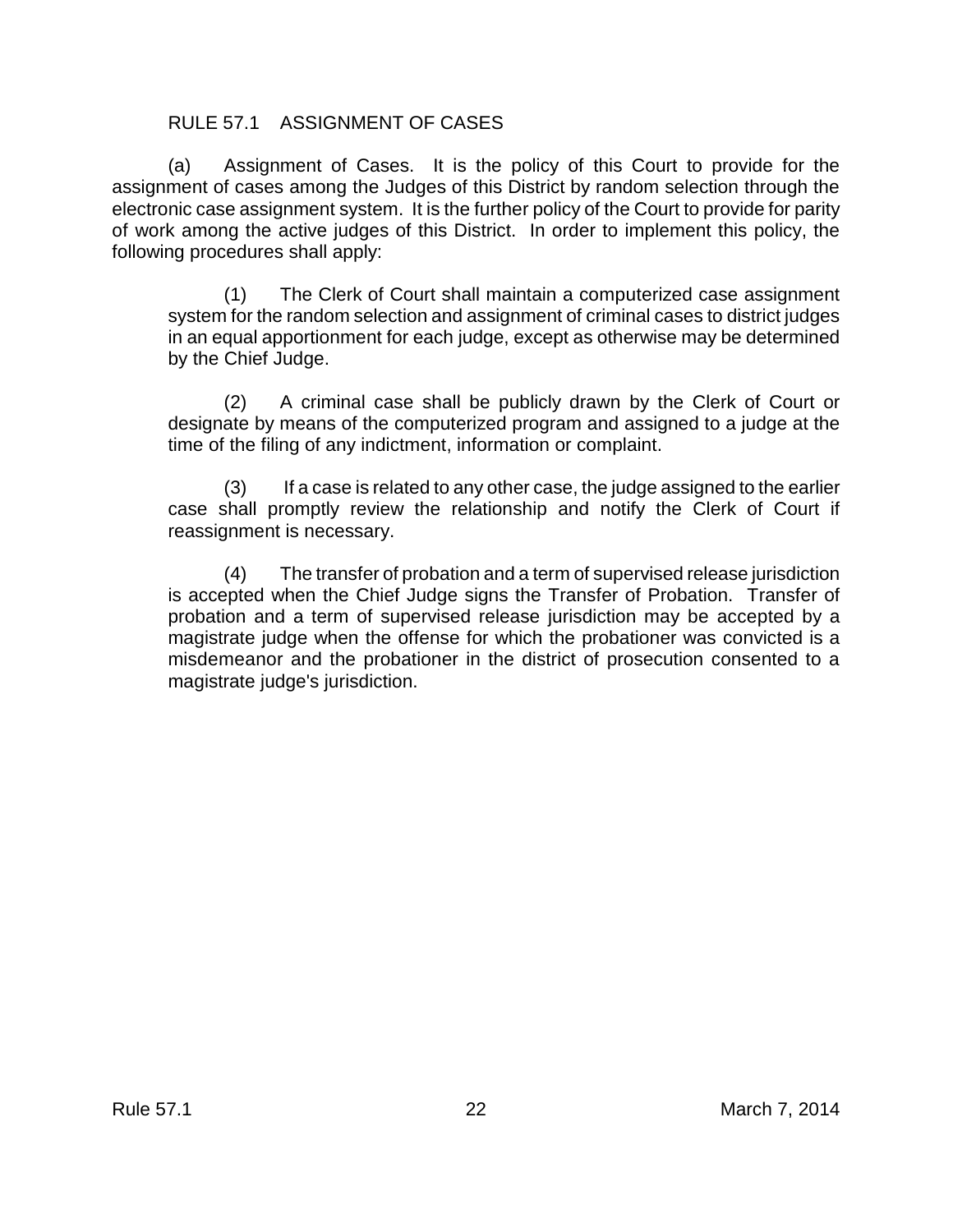#### <span id="page-26-0"></span>RULE 58.1 APPEAL FROM JUDGMENT OF CONVICTION BY A MAGISTRATE JUDGE

 Pursuant to 18 U.S.C. § 3402, a defendant may appeal a judgment of conviction by a magistrate judge by filing a notice of appeal to the District Court within fourteen (14) days after entry of the judgment. The scope of appeal shall be the same as on an appeal from a judgment of the District Court to the Court of Appeals. When appealing a judgment of conviction, unless waived by the District Court, the appellant shall pay the appropriate fee**.** Thereafter, the District Court will set a briefing schedule and other deadlines as may be necessary.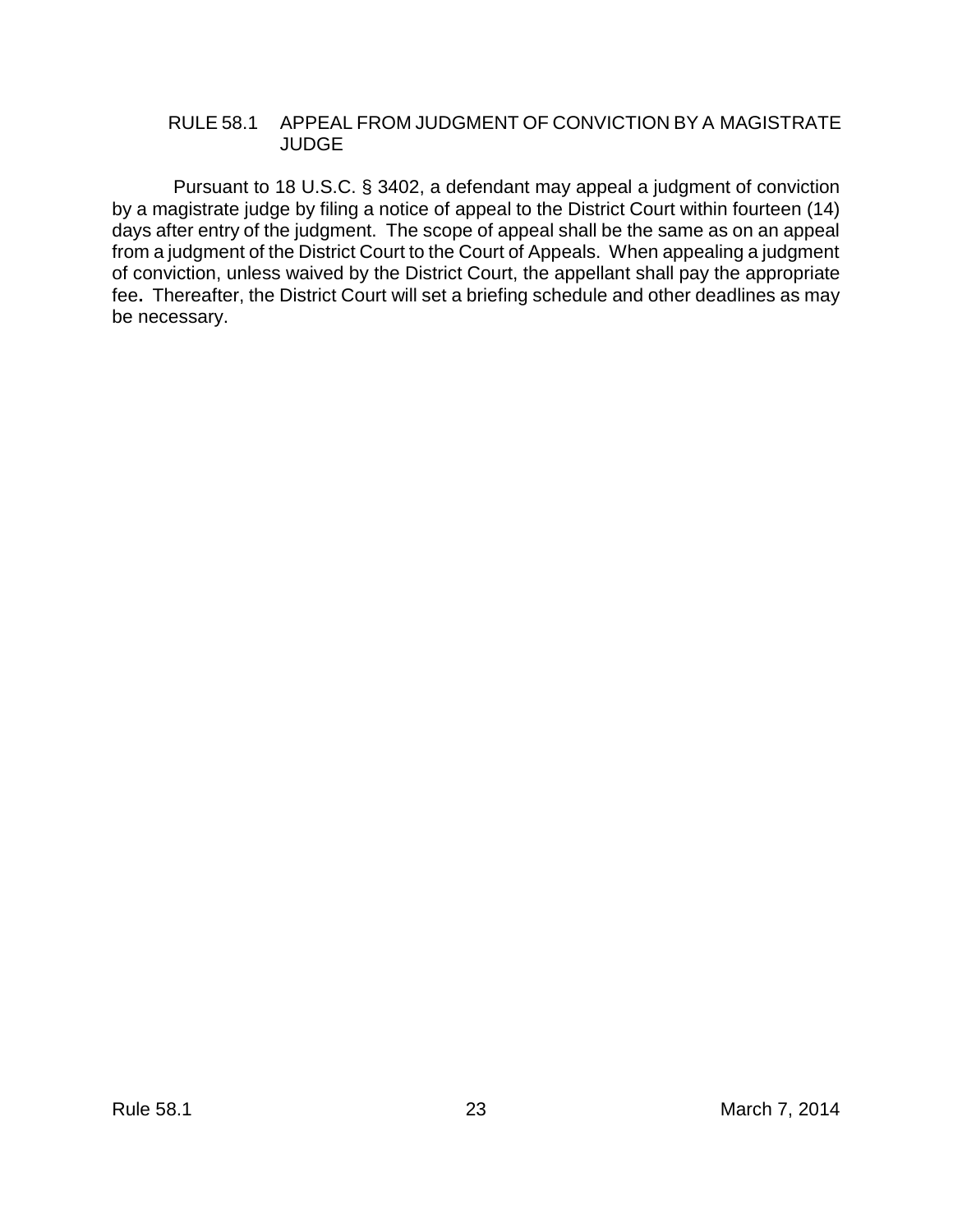#### <span id="page-27-0"></span>RULE 58.2 PETTY OFFENSE FORFEITURE OF COLLATERAL IN LIEU OF APPEARANCE

This Rule shall apply to petty offenses, whether originating under the applicable federal statutes or regulations, or applicable state statute by virtue of the Assimilated Crimes Act (18 U.S.C. § 13), occurring within the territorial jurisdiction of the United States District Court for the District of Wyoming, including areas within the exterior boundaries of United States military installations, bases, institutions, Indian Country, government reservations located on lands under the exclusive or concurrent jurisdiction of the United States. The collateral may be posted in lieu of the offender's appearance before a magistrate judge. If the person charged fails to appear before a magistrate judge after posting collateral, the collateral shall be forfeited to the United States and such forfeiture shall signify that the offender does not contest the charge or request a hearing before a magistrate judge.

The offenses, for which collateral may not be posted in lieu of appearance by the person charged, shall be set forth in schedules approved by the Chief Judge of the District Court and published and distributed by the Central Violations Bureau (CVB).

The list of offenses for which collateral may be posted and forfeited or for which the offender must appear before a magistrate judge is not intended to be exhaustive. A magistrate judge may use his or her own discretion whether to allow forfeiture of collateral or require an appearance for offenses which are not listed.

If a person charged with an offense for which collateral may be posted fails to post and forfeit collateral, any punishment, including fine, imprisonment, or probation, may be imposed within the limits established by law upon conviction by plea or after trial.

Nothing in this Rule is intended to prohibit any magistrate judge for this District from instituting his or her own schedule of fines for his or her particular area of responsibility. However, should any magistrate judge desire to put into effect a fine schedule, a copy of such schedule shall be immediately furnished to the Chief Judge for approval before such schedule may be put into effect. Absent such a fine schedule, the amount set forth in the CVB schedule shall govern.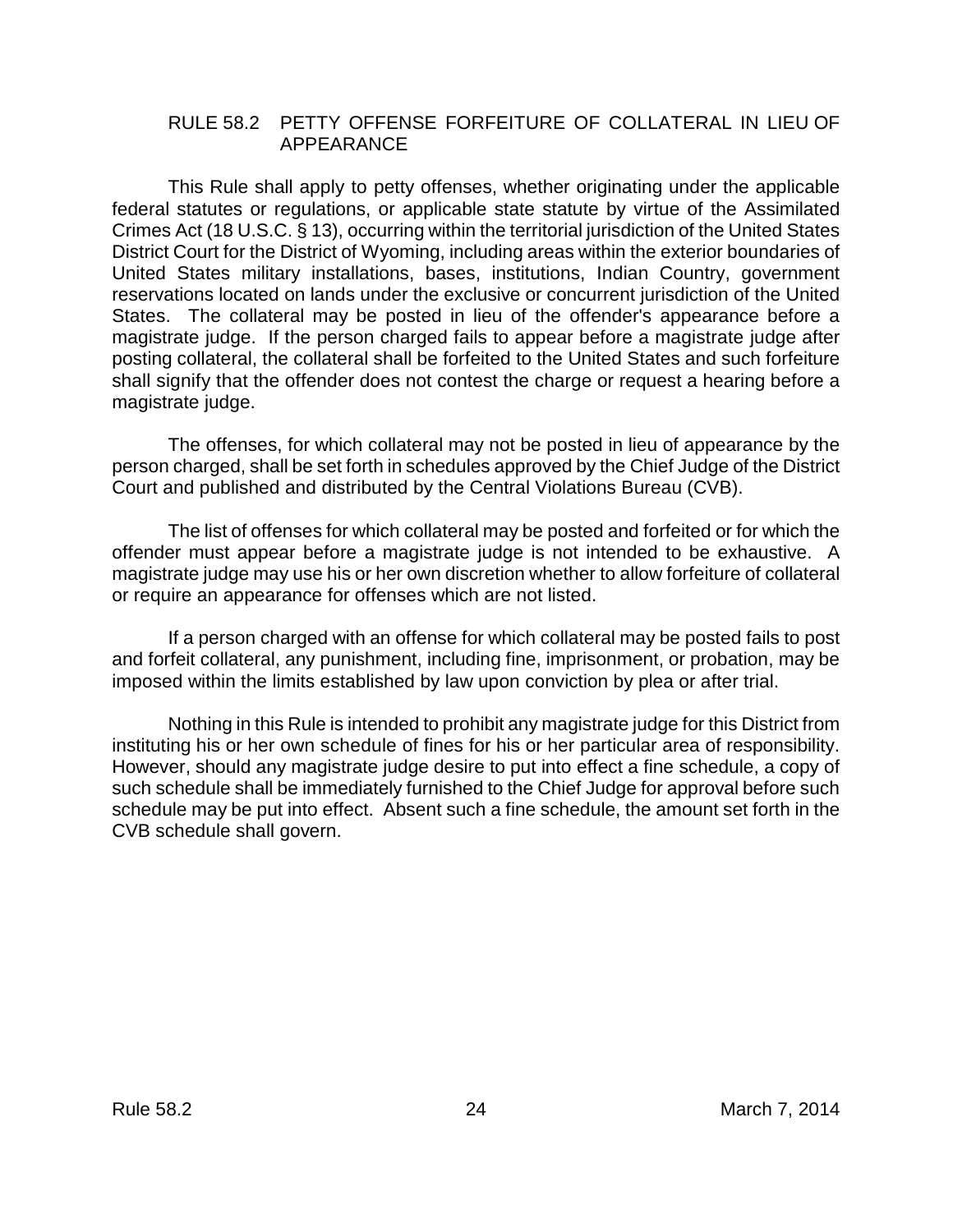<span id="page-28-0"></span>RULE 59.1 DUTIES OF MAGISTRATE JUDGES

 A magistrate judge shall have or may be assigned the following duties and responsibilities:

(a) Upon the filing of an information, complaint, or violation notice, or the return of an indictment, all misdemeanor cases shall be assigned to a magistrate judge, who shall proceed in accordance with the provisions of 18 U.S.C. § 3401 and Fed. R. Crim. P. 58;

(b) A magistrate judge shall have or may also be assigned the following duties and responsibilities:

(1) Accept petit criminal verdicts upon request of a district judge;

(2) Accept returns of grand juries upon request of a district judge;

(3) Accept guilty pleas in felony cases upon request of a district judge and consent of the defendant;

(4) Conduct pretrial/post trial motions in accordance with 28 U.S.C. §  $636(b)(1)(A)(B)$  and  $(C)$ ;

(5) Conduct pretrial conferences in accordance with Fed. R. Crim. P. 17.1;

(6) Issue subpoenas, writs of habeas corpus ad testificandum or habeas corpus ad prosequendum or other orders necessary to obtain the presence of parties, witnesses or evidence needed for court proceedings; and

(7) Perform any additional duty consistent with the Constitution and laws of the United States.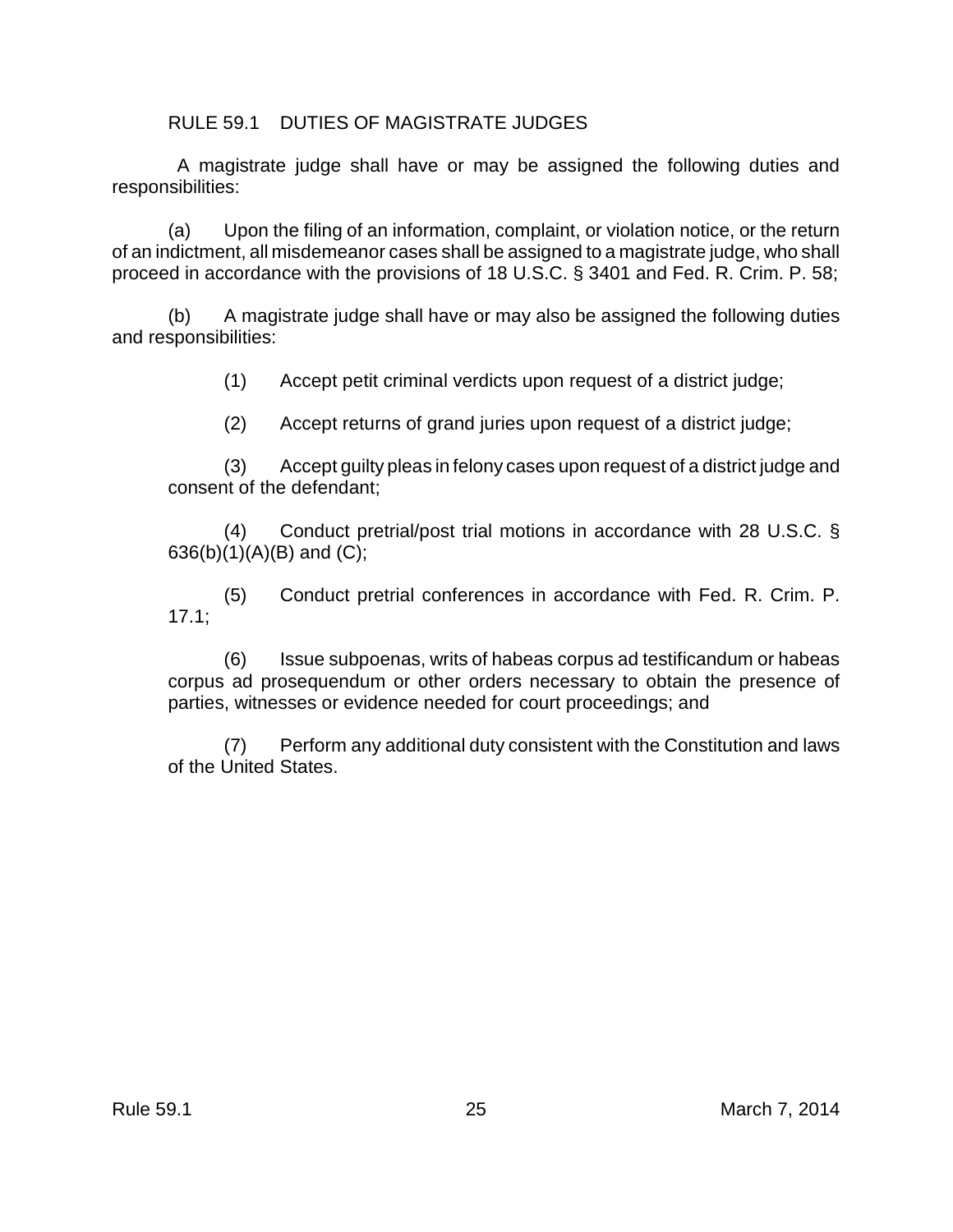#### <span id="page-29-1"></span><span id="page-29-0"></span>RULE 61.1 ATTORNEYS

(a) Attorney Admissions. All matters relating to attorney admissions, conduct, discipline and removal are governed by the applicable local civil rules.

<span id="page-29-2"></span>(b) Exceptions. Yellowstone National Park. Any attorney who is currently a member in good standing and admitted to practice in the highest court of any state or the District of Columbia, who is not otherwise qualified to practice in this Court, may appear, upon consent of the Court, in any criminal matter initiated within the boundary of Yellowstone National Park. Such attorneys need not be admitted *pro hac vice* or associate with local counsel.

<span id="page-29-3"></span>(c) Attorney Appointments. The Magistrate Court in Yellowstone National Park shall have discretion to appoint defense attorneys directly when deemed necessary in the interests of justice.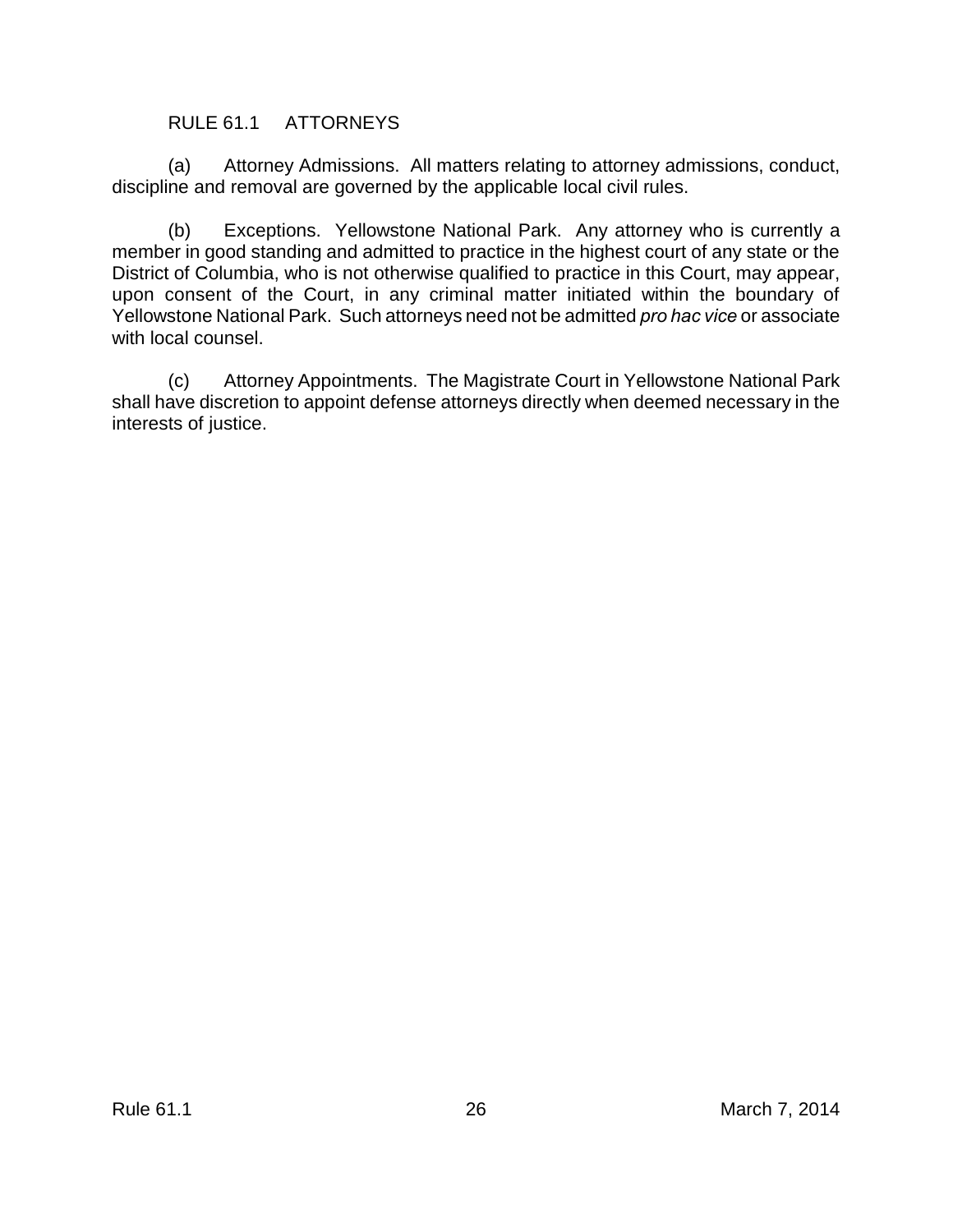#### <span id="page-30-1"></span><span id="page-30-0"></span>RULE 61.2 APPEARANCES AND WITHDRAWALS

(a) Appearances. An attorney who is not appointed by the Court and who will be appearing for a defendant must file an entry of appearance which includes the attorney's name and bar number, firm name (if any), office and mailing address, email address, telephone number, and facsimile number (if any). No pleadings or other papers shall be filed prior to an attorney's appointment by the Court or filing of an entry of appearance.

<span id="page-30-2"></span>(b) Withdrawal or Substitution of Counsel. An attorney who has appeared in a case may, with Court permission, withdraw for good cause. Withdrawal or substitution of counsel must be by motion and order.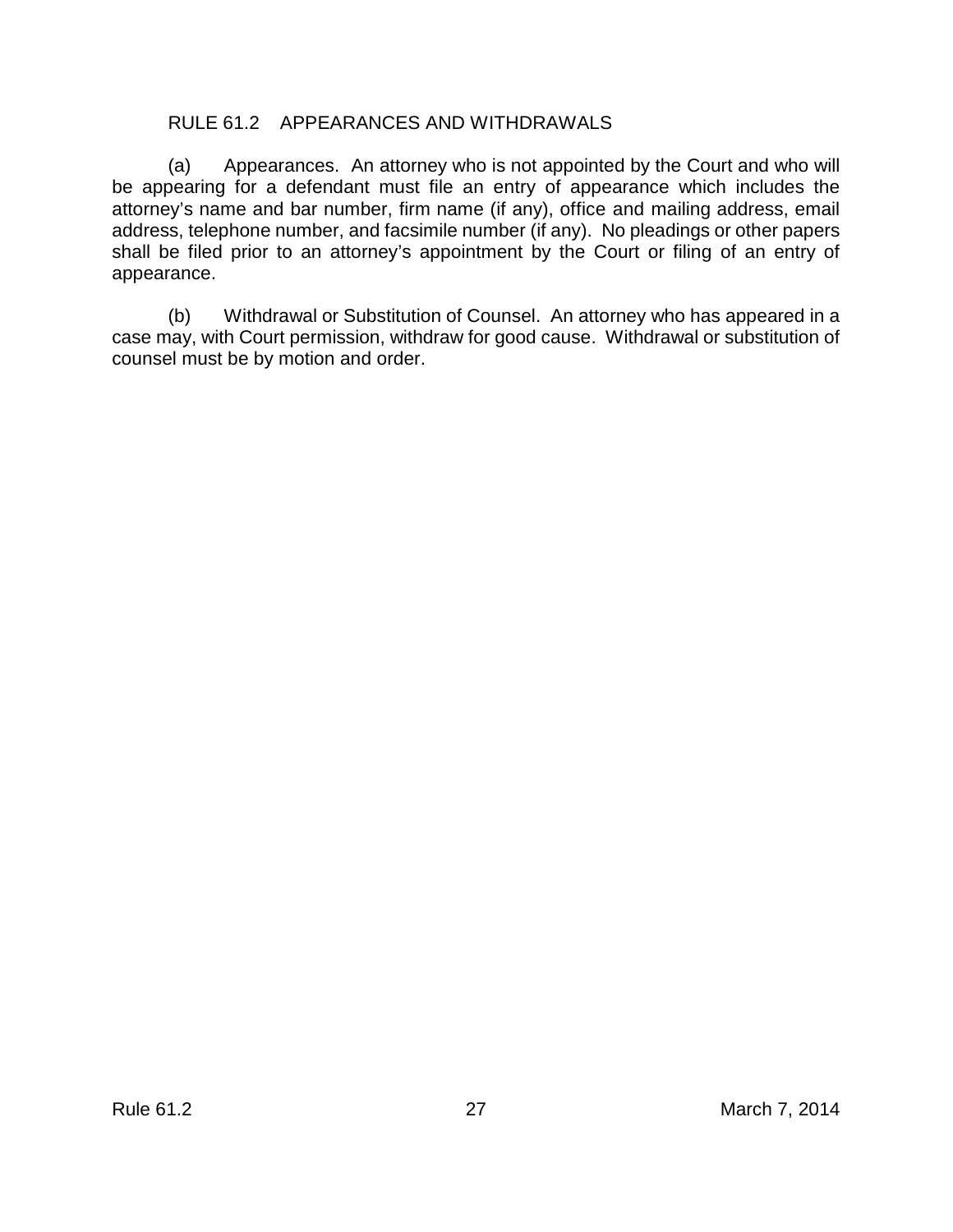#### <span id="page-31-0"></span>RULE 61.3 RELEASE OF INFORMATION BY ATTORNEYS IN CRIMINAL CASES

<span id="page-31-1"></span>(a) Duty of Attorney. It is the duty of the attorney not to release or authorize the release of information or opinion for dissemination by any means of public communication, in connection with pending or imminent criminal litigation with which he or she is associated, if there is a reasonable likelihood that such dissemination will interfere with a fair trial or otherwise prejudice the due administration of justice.

<span id="page-31-2"></span>(b) Grand Jury. With respect to a grand jury or other pending investigation of any criminal matter, an attorney participating in the investigation shall refrain from making any extrajudicial statement, for dissemination by any means of public communication, that goes beyond the public record or is not necessary to inform the public that the investigation is underway, to describe the general scope of the investigation, to obtain assistance in the apprehension of a suspect, to warn the public of danger, or otherwise to aid in the investigation.

<span id="page-31-3"></span>(c) Criminal Cases. From the time of arrest, issuance of an arrest warrant or the filing of a complaint, information or indictment in any criminal matter until the commencement of trial or disposition without trial, an attorney associated with the prosecution or defense shall not release or authorize the release of any extrajudicial statement, for dissemination by any means of public communication, related to that matter and concerning:

(1) The prior criminal record (including arrests, indictments or other charges of crime) or the character or reputation of the accused, except that the attorney may make a factual statement of the accused's name, age, residence, occupation and family status. If the accused has not been apprehended, an attorney associated with the prosecution may release any information necessary to aid in his or her apprehension or to warn the public of any danger he or she may present;

(2) The existence or contents of any confession, admission or statement given by the accused, or the refusal or failure of the accused to make any statement;

(3) The performance of any examinations or tests, or the accused's refusal or failure to submit to an examination or test;

(4) The identity, testimony or credibility of prospective witnesses, except that the attorney may announce the identity of the victim, if the announcement is not otherwise prohibited by law;

(5) The possibility of a plea of guilty to the offense charged or a lesser offense;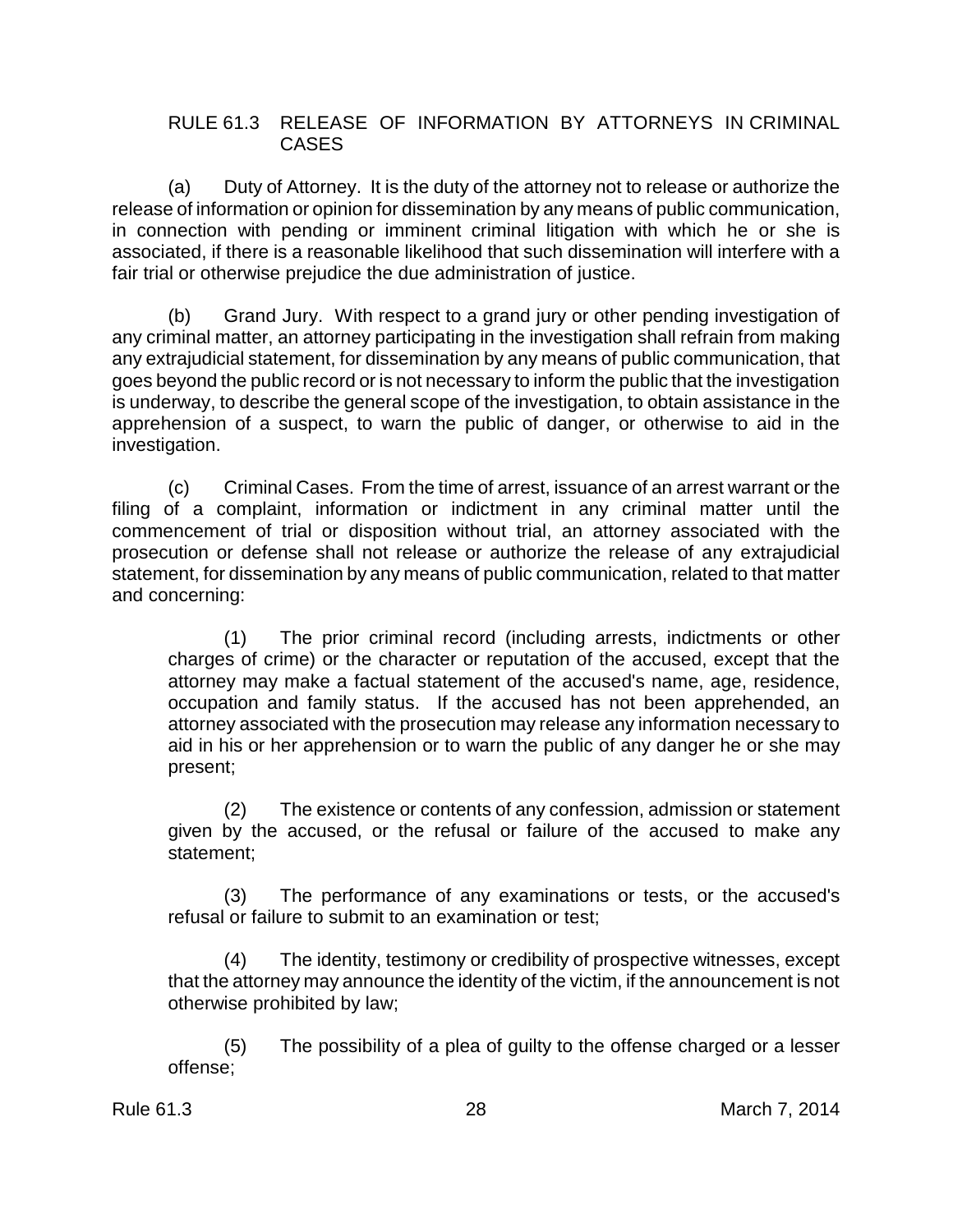(6) Any opinion as to the accused's guilt or innocence or as to the merits of the case or the evidence in the case.

The foregoing shall not be construed to preclude the attorney during this period, in the proper discharge of official or professional obligations, from announcing the facts and circumstances of arrest (including time and place of arrest, resistance, pursuit and use of weapons), the identity of the investigative and arresting officer or agency and the length of the investigation; from announcing, at the time of seizure, any physical evidence other than a confession, admission or statement, which is limited to a description of the evidence seized; from disclosing the nature, substance or the text of the charge, including a brief description of the offense charged; from quoting or referring, without comment, to public records of the Court in the case; from announcing the scheduling or result of any stage in the judicial process; from requesting assistance in obtaining evidence; or from announcing, without further comment, that the accused denies the charges.

<span id="page-32-0"></span>(d) Release of Information During Trial. During the trial of any criminal matter, including the period of jury selection, no attorney associated with the prosecution or the defense shall give or authorize any extrajudicial statement or interview, relating to the trial, the parties or issues in the trial, for dissemination by any means of public communication, except that the attorney may quote from or refer, without comment, to public records of the Court in the case.

<span id="page-32-1"></span>(e) Release of Information After Trial. After the completion of a trial or disposition without trial of any criminal matter, and prior to the imposition of sentence, an attorney associated with the prosecution or defense shall refrain from making or authorizing any extrajudicial statement for dissemination by any means of public communication, if there is a reasonable likelihood that such dissemination will affect the imposition of sentence.

<span id="page-32-2"></span>(f) Additional Rules. Nothing in this Rule is intended to preclude the formulation or application of more restrictive rules relating to the release of information about juvenile or other offenders, to preclude the holding of hearings or the lawful issuance of reports by legislative, administrative or investigative bodies, or to preclude any attorney from replying to public charges of misconduct.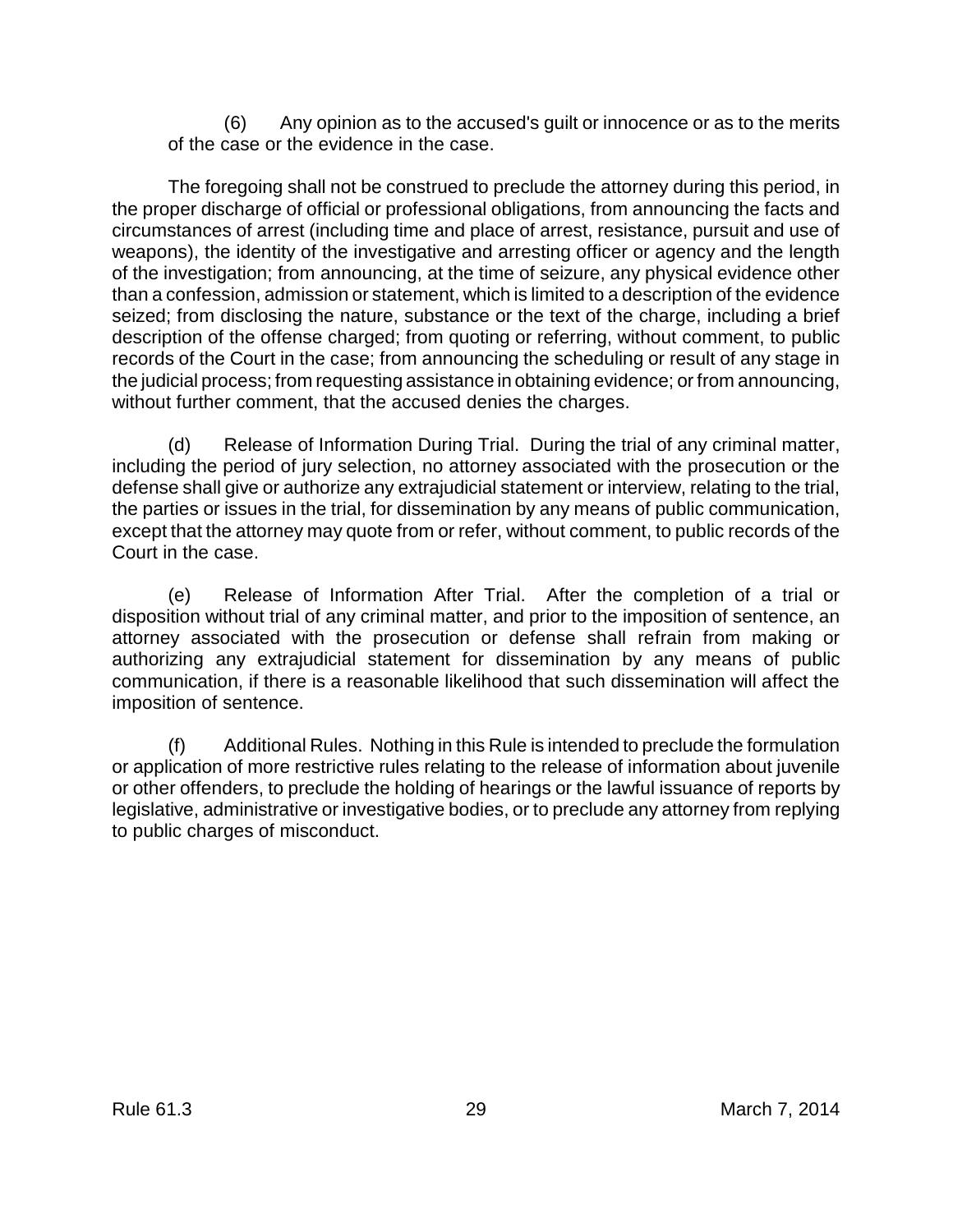#### <span id="page-33-0"></span>RULE 61.4 JURY SELECTION PLAN, CRIMINAL JUSTICE ACT PLAN, AND PLAN FOR PROMPT DISPOSITION OF CRIMINAL CASES

This District has published, and adopts herein by reference, a Jury Selection Plan, a Criminal Justice Act Plan setting forth procedures and guidelines for the appointment of counsel in criminal cases, a Plan for Prompt Disposition of Criminal Cases to insure compliance with the Speedy Trial Act, Collateral Forfeiture/Appearance Bond Fee Schedule, and a Court Reporter Plan. This information is available on the Court's website at [http://www.wyd.uscourts.gov/](Http://www.wyd.uscourts.gov/).